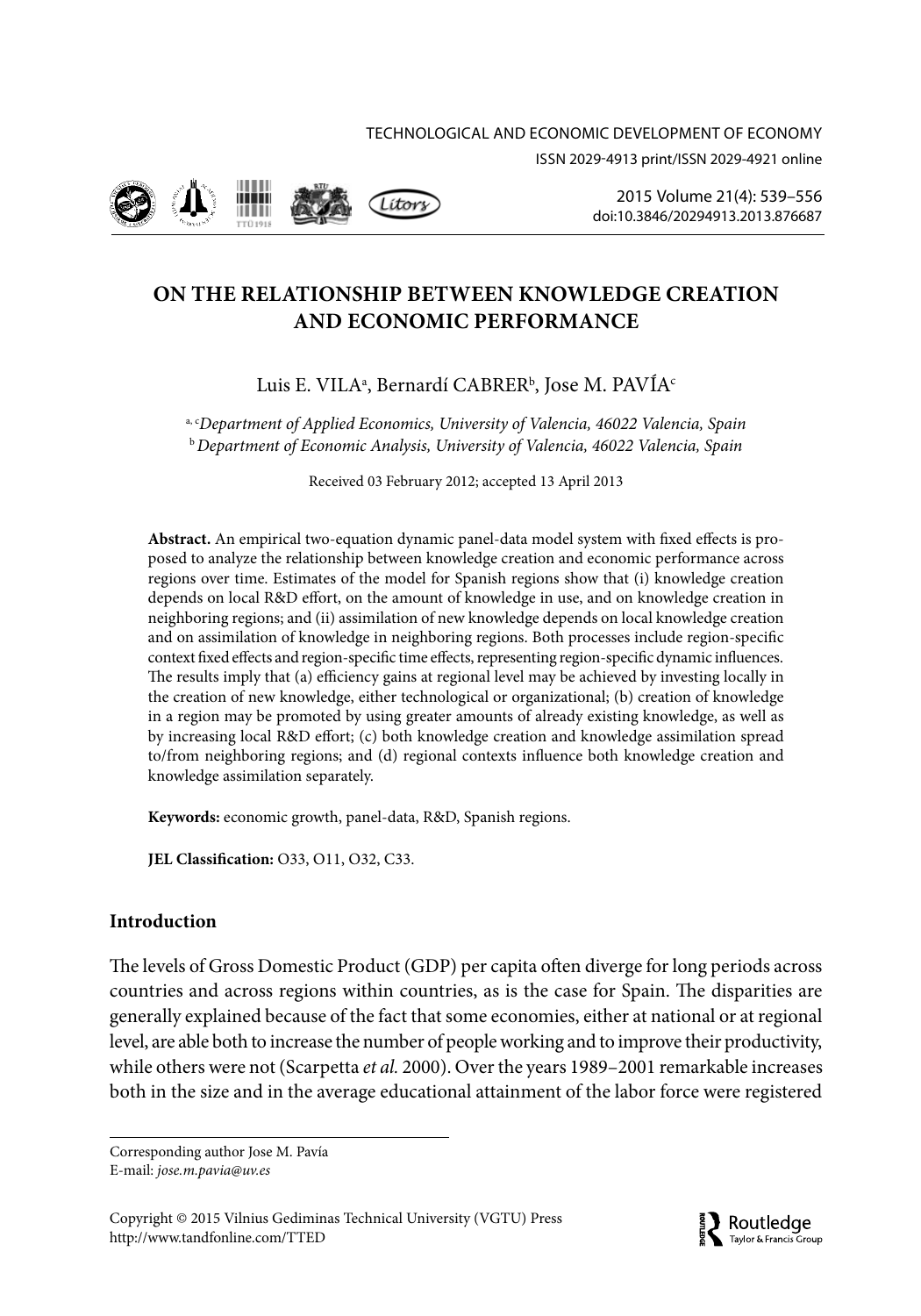in Spain. Educational reforms, the rapid expansion of the higher education system, and the increasing participation of women both in post-compulsory education and the labor market played key roles (Vila, Mora 1998). As a consequence, economic growth at national level was relatively high and persistent although its territorial distribution within the country was far from homogenous, leading to rapidly increasing disparities in wellbeing at regional level (Salinas Jiménez 2003). This paper aims at clarifying whether and how the creation and assimilation of knowledge in a region improve its economic performance through efficiency gains in the use of the available resources, which would ultimately result in faster economic growth and higher well-being.

The relationship between knowledge, science, technology and productivity appears to have changed during the last two decades (Giorgio Marrano *et al.* 2009). Innovation, that is, new ideas and recently achieved knowledge that are assimilated and successfully applied to production (e.g. Fomin *et al.* 2012), is now considered more critical to success in business and to the growth of economies (Ezcurra *et al.* 2009), with information and communication technologies playing a capital role in facilitating the diffusion of technological and organizational developments (Kim *et al.* 2011). A number of papers have emphasized the catalyst role of policy regarding the diffusion of knowledge for a rapid adaptation and adoption of better technologies, practices and production processes across firms, regions and countries, highlighting the virtuous cycle between R&D investment, technology stock and growth (Wong, Govindaraju 2012). The contributions made by Foray (2004, 2009) emerge as some of the most relevant. Foray (2004) analyzes the influence of technological progress based on newly achieved knowledge and its diffusion over the production mixture of the economies. Foray (2009) examines several political responses to the recent global and systemic challenges and argues that intense innovation might be the way to manage potential global crises. He concludes that no single policy would serve to overcome the new global risks and also highlights the lack of consensus among economists. Foray's work however focuses on the effects of knowledge creation and dissemination across sectors while the present paper emphasizes the effects of knowledge creation and assimilation from a regional perspective.

According to OECD (2000), increases in efficiency, measured as multi-factor productivity (MFP) gains, are the result of using new technology along with more efficient ways of organizing production. In this environment, education as a source for knowledge creation and assimilation becomes more prominent in explaining divergences in economic growth among territories. The education of the local labor force is at the root of technological and organizational developments generated (Schleicher 2006).

The diffusion of innovation relates as well to the availability of a workforce with sufficient and up-to-date competencies (Knabb, Stoddard 2005; Škare 2011). In particular, higher education relates to labor productivity in several ways via the creation of new knowledge. First, in most countries a substantial proportion of the effort in basic and applied research is done within higher education institutions. Second, the education system provides qualified labor for industry and service sectors, including those who will develop careers in research activities. Third, the flow of graduates entering the labor market each year brings in, along with other components of human capital, the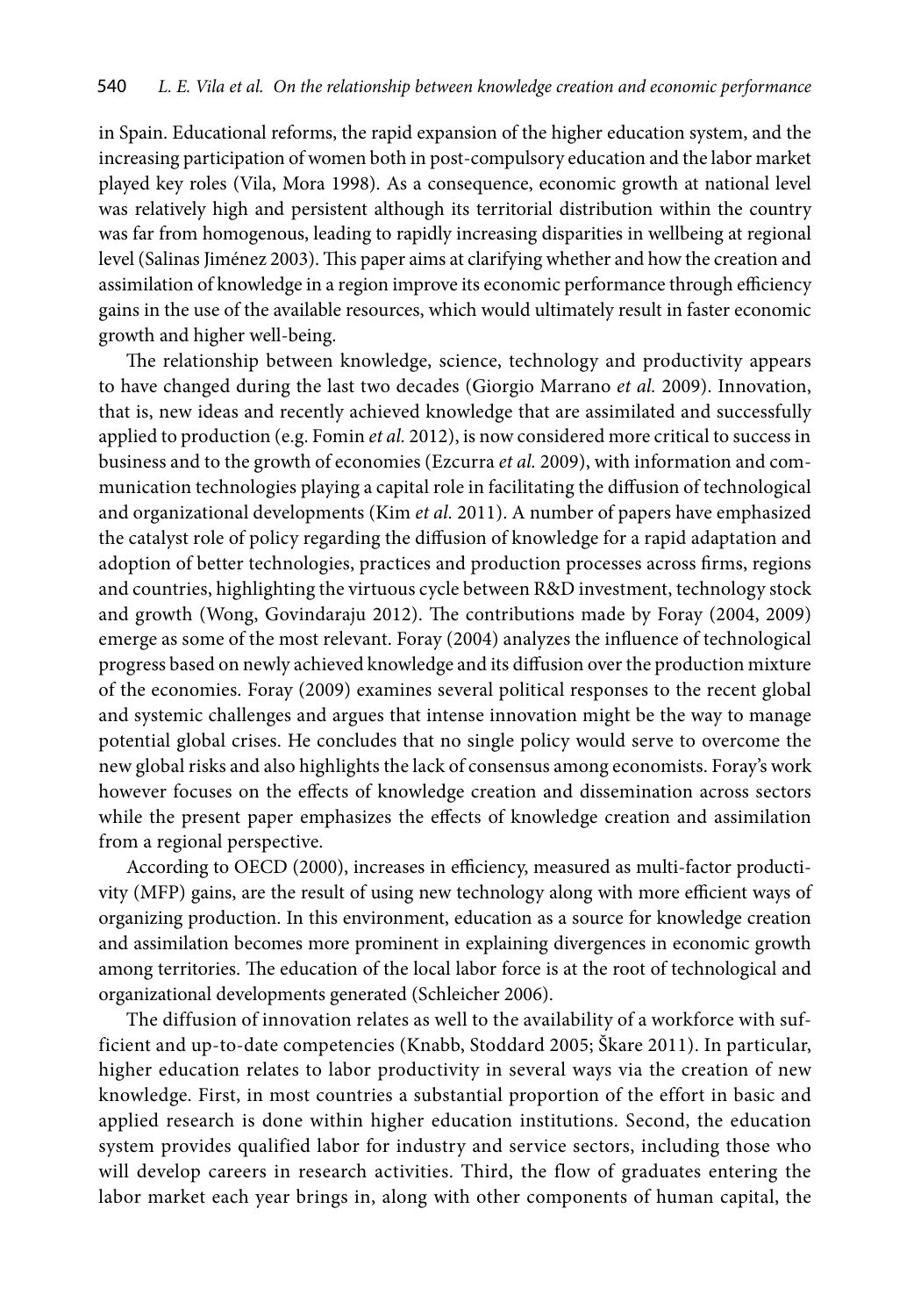specific capacity to innovate at the workplace. Innovation capacity is not restricted only to entrepreneurs or to those working on research and development (R&D) activities, as many other graduates would have the opportunity to innovate by developing new ideas on the performance of their responsibilities and/or by applying in their jobs knowledge that has been recently discovered and applied by others.

The availability of new knowledge induces changes in the production process leading to increases in the demand for diverse types of highly qualified labor. The distribution of changes in time and space depends on the distribution of inventive effort, which, in turn, relates to the supply of highly qualified individuals. Consequently, regional divergences in income and wellbeing are likely to be explained in terms of regional patters of investment in the creation of new knowledge through research and higher education activities (Bilbao-Osorio, Rodríguez-Pose 2004).

The rest of the article is structured as follows. Section one provides background by summarizing the key features of the literature linking knowledge and economic performance. Section two specifies empirically a two-equation dynamic panel-data system model for knowledge creation and its impacts on economic efficiency when the new knowledge is productively assimilated within a regional framework. Section three describes the data set and the choice of variables and discusses the estimation results. Finally, the last section concludes. An econometric appendix completes the paper.

### **1. Background**

The mechanisms that channel the positive effects of education investment into economic growth have been extensively analyzed for half a century (Temple 1999). Two separate strands of traditional economic theory approached the economic role of knowledge. On the one hand, neo-classical growth theory described a firm's output as a function of two factor inputs, capital and labor, with knowledge operating typically as an exogenous force enhancing labor effectiveness. In particular, neo-classical growth theory (Solow 1956) assumed that technological progress was driven by a scientific process evolving independently from economic forces, and, consequently, long-run growth rates were determined exogenously, from outside the economic system. On the other hand, endogenous growth models (EGM) argued that economic growth is generated within the economic system, as a direct result of internal processes, and, therefore, considered technological progress as endogenous. The endogeneisation of technological progress has been addressed from various perspectives: increasing returns to scale, capital and innovation externalities, learning by doing, human capital accumulation and R&D performance. Additionally, human capital theory predicted that improved knowledge makes individuals more productive, hence they will earn higher wages reflecting their addition to the firm's output. Consequently, the enhancement of a nation's human capital will lead to economic growth by means of the development of new forms of technology and more efficient and effective means of production.

The first version of endogenous growth theory was the so-called AK theory (Romer 1986), which did not make an explicit distinction between capital accumulation and technological progress. AK theory was followed by a second wave of endogenous growth theory, gene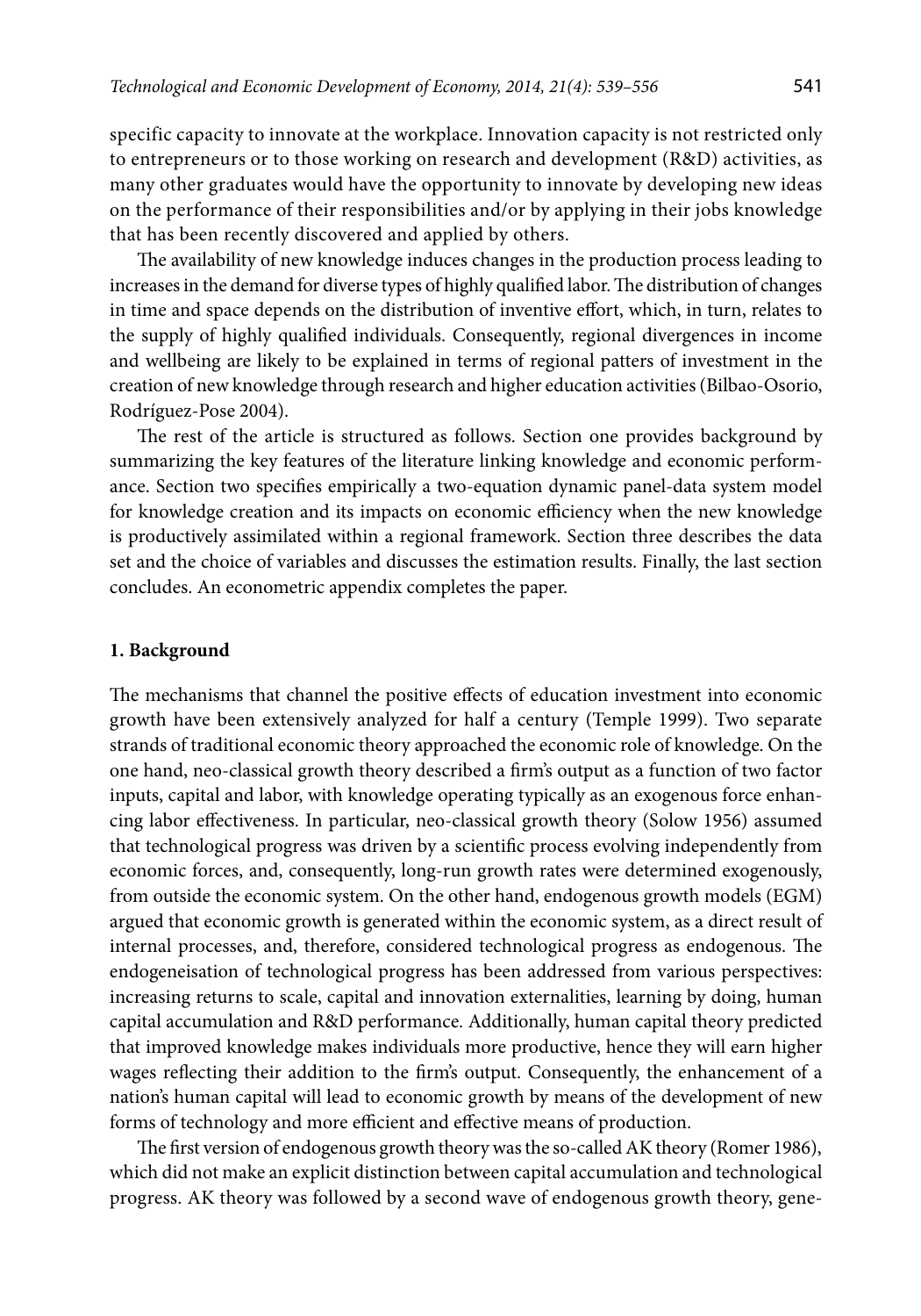rally known as "innovation-based" growth theory, which recognizes that intellectual ca-pital, the source of technological progress, is distinct from physical and human capital. Physical and human capitals are accumulated through saving and schooling, respectively; however, intellectual capital is accumulated through innovation. The creation of new technological knowledge requires resources to be specifically allocated to R&D activities whereby the new knowledge is generated. In other words, the creation of technological knowledge should be incorporated as an endogenous determinant in economic growth models. A body of literature focused on the economics of innovation offers the means to endogenize the creation of new technological knowledge. The most prevalent model of technological change is the so-called knowledge production function (KPF), where innovative activity is expressed as a function of R&D inputs, human capital inputs and spillovers. The model of technological change can be therefore specified as a two equation dynamic system: one related to the production and the other referring to technological advancement. That two-equation approach is the one developed in this paper.

Although KPF was initially applied to firms' behavior (Griliches 1979), empirical evidence was found to be stronger at broader levels of aggregation such as regions or countries (Pakes, Griliches 1984), which suggested the presence of knowledge-related spatial externalities related to the production of new knowledge. Consequently, EGM models incorporating KPF most often assume that existing knowledge is a non-rival, partially excludable good that may generate external effects at the appropriate aggregation level (Romer 1986, 1990). Summarizing, endogenous growth models focus on knowledge assimilation and the external effects related to the assimilation of knowledge among firms, regions or countries while the literature on knowledge production emphasizes the role of inventive performance and the external effects associated to the production of new useful ideas and knowledge (Acs *et al.* 2012).

Moreover, the so-called "innovation systems" approach (Lundvall 1992) to productivity gains adds to the understanding of innovation dynamics by highlighting the crucial role of physical location regarding innovative performance and economic growth. According to this view, elements such as institutional arrangements, geographic specialization, demographic structure, and other environment or context characteristics should have a decisive influence both on the spatial distribution of inventive performance and on the path of knowledge assimilation in diverse territorial units because endogenous technological change appears as a result of applying resources within a framework defined by the interaction between the social and structural conditions prevalent in a given territory at a given time (Autant-Bernard *et al.* 2013). The main findings related to this approach highlight that the capacity for innovation of diverse territories emerges mainly from individual and corporate interaction in terms of synergies and networks. The influence of technical agencies, research infrastructures, education and training systems, governance structures, and local innovation policies also helps to explain territorial differences in innovative performance (Iammarino 2005).

Consequently, recent empirical research on regional innovation and growth has strived to bring together the diverse approaches to knowledge creation and assimilation found in the literature in order to better understand how new knowledge is generated and applied to production resulting in productivity gains. Within this line, Moreno *et al.* (2005) addressed the spatial distribution of innovative activities and the role of technological spillovers in the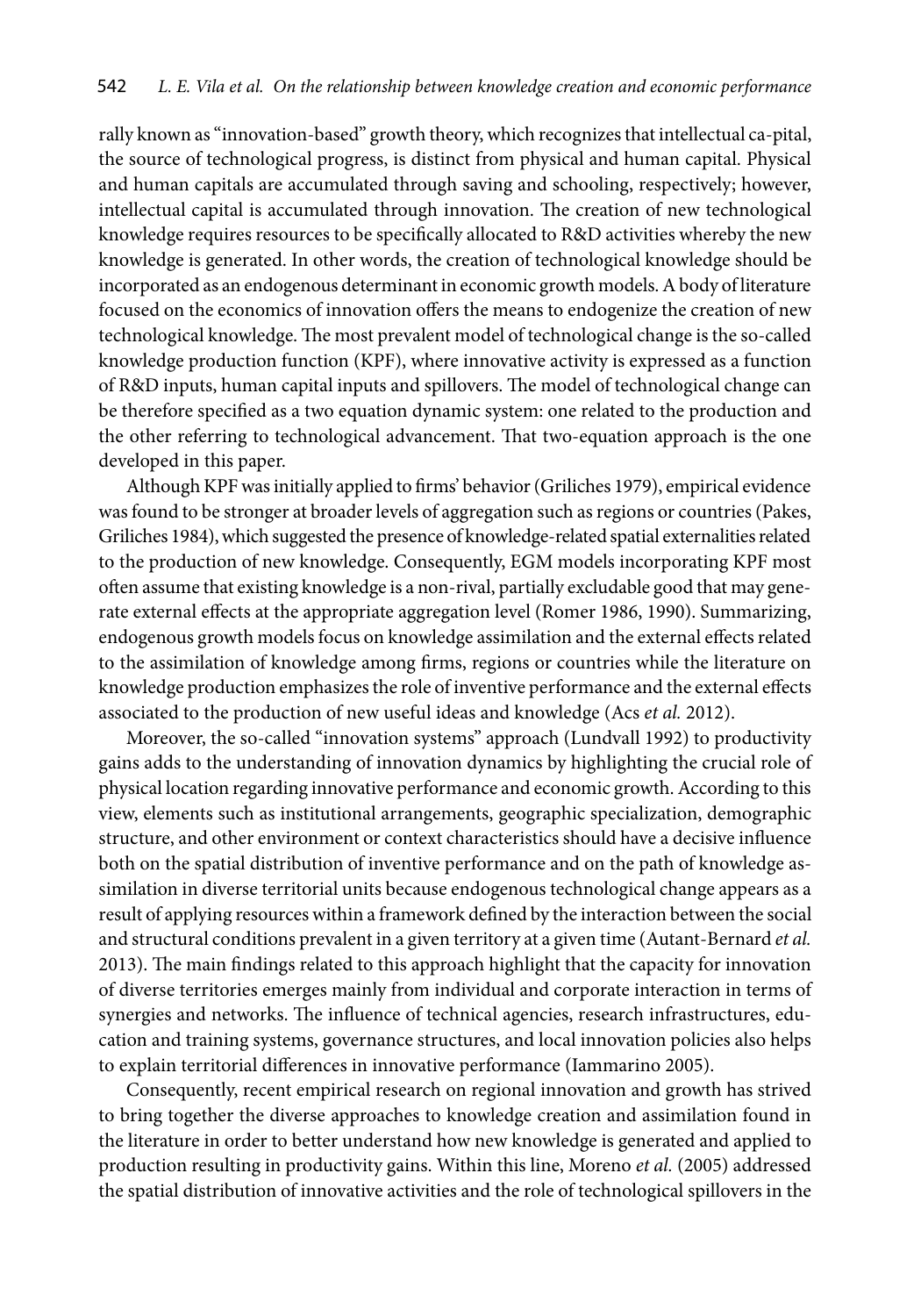process of knowledge creation and diffusion among European regions. Their results highlight the relevance of internal regional factors such as specific R&D effort and agglomeration economies to explain innovative performance, along with knowledge spillovers in the generation of new knowledge from innovative activity performed in other regions. The evidence found also shows that spatial spillovers decay with distance, being mostly constrained by national borders, and that technological similarity between regions is relevant to explain how innovation disseminates at regional level. Under the premise that innovative activities and economic activities are not randomly distributed across space, Usai (2008) describes strong differences in the inventive performance of regions in OECD countries, and estimates a KPF model that includes human capital, R&D, agglomeration effects, country level characteristics and spatial correlation as factor inputs. The outcome of the model confirms that regional inventive performance is directly influenced by the availability of human capital and R&D in the region, shows that inventory capacity is concentrated in specific regions that also tend to cluster together, and provides empirical evidence of national innovation systems strongly influencing the institutional framework within which innovation appears and disseminates at regional level. Rodriguez-Pose and Crescenzi (2011) approach combines R&D, knowledge spillovers and innovation systems approaches in an EGM model build up under the assumption that regional growth models should include human capital as factor input in the production function starting the causal chain between research, innovation and growth. The empirical model includes knowledge-related external effects at regional level to complete the analysis of innovation systems territorially located, where endogenous technological change appears to be influenced by contextual conditions in diverse regions. The results disclose how the complex interaction between local and external research, on the one hand, along with local and external socio-economic and institutional conditions, on the other hand, shape the capacity for innovation of regions, and also point out that proximity plays a key role for the transmission of productive knowledge as estimates of spatial spillovers decay rapidly with distance.

These contributions addressed the economic role of knowledge at regional level by means of single-equation models that combined diverse internal (human capital, R&D and social context) and external factors (diverse types of knowledge-related spatial spillovers) that interact as determinants of the innovative capacity of regions, which, in turn, guided economic growth of regions. Particularly, the models focused on the creation of new technological knowledge only, thus neglecting the role of new organizational knowledge in explaining the assimilation of innovation at regional level. None of them, however, consider separately the processes of knowledge creation, on the one hand, and knowledge assimilation, on the other, which limits the analysis of how the diverse determinants, both local and external, operate and interact to explain invention, innovation and productivity gains at regional level over time. Nonetheless, productive innovation requires, first, that some new knowledge should be generated and made available and, second, that the newly-available knowledge should be assimilated into production of economic output with productivity gains. In the next section we propose a two-equation system model to represent the two inter-related processes whereby new technological and new organizational knowledge are created and, once available, they are assimilated and transformed into efficiency gains at regional level. The model's regional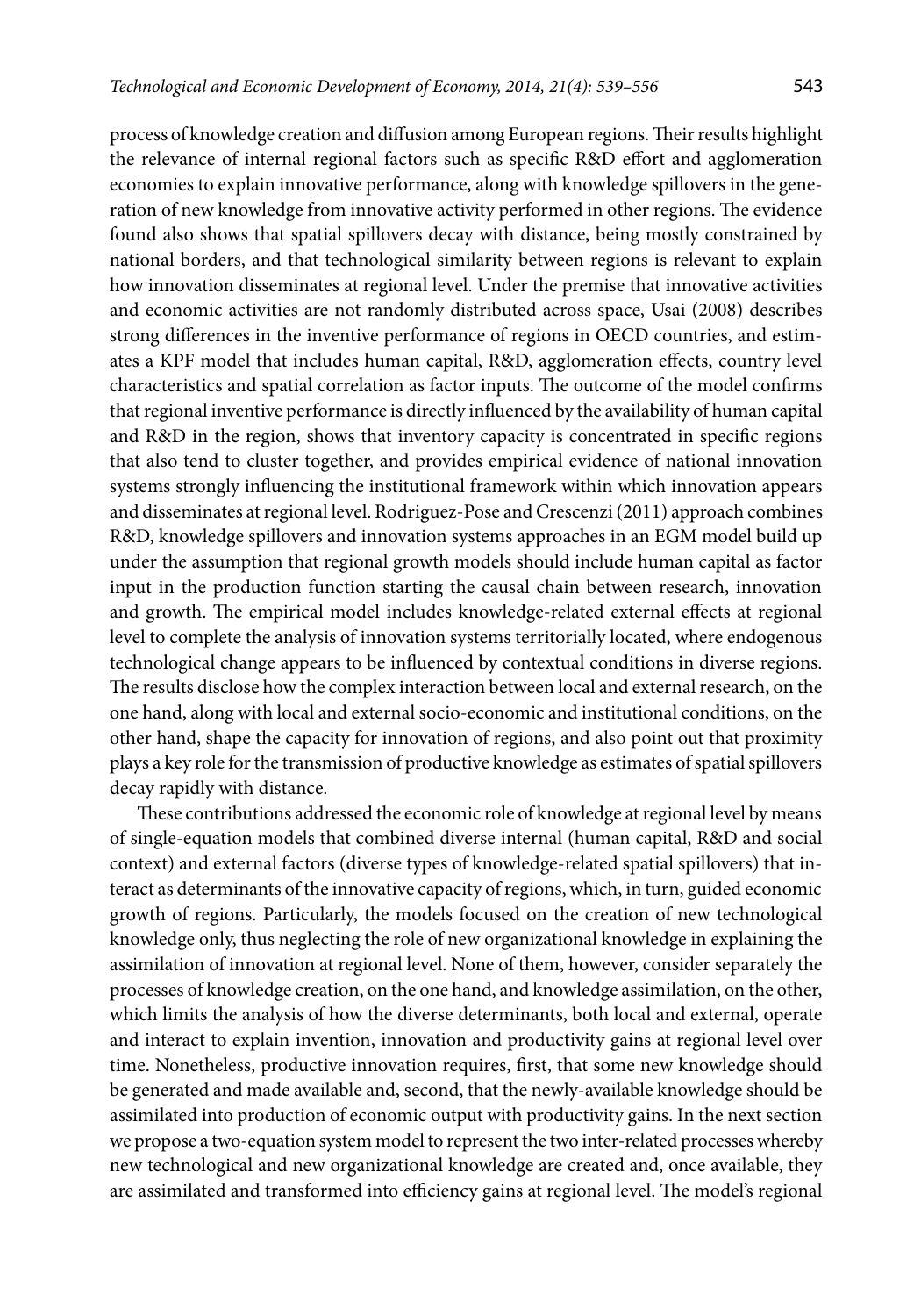scope determines that the external effects involved in both activities, that is, in the creation of new knowledge and in the assimilation of newly available knowledge, should be treated as separate spatial spillovers. Accordingly, the effects due to the local environment, or context conditions, regarding the creation of new knowledge are treated in the model separately from its effects of on the assimilation of newly available knowledge to increase efficiency.

# **2. Empirical model specification**

Economic theory suggests that regional economic performance is likely to be influenced by the amount of knowledge already in use and by the flow of new knowledge available in the region, as well as by contextual, region-specific conditions. Additionally, knowledge-related inter-regional external effects may appear both in the creation of new knowledge and in its application for the production of goods and services. People create and accumulate knowledge through a wide variety of activities including trial and error, formal education, on-the-job training, learning by doing, and scientific research, among others. Furthermore, the whole production system may be regarded as the result of using a certain amount of previously achieved knowledge: materials, processes, products, technology, infrastructures and organizations, all emerged from what people discovered, created, and developed in the past. The distinction between the technological, or explicit, and the organizational, or tacit, components of knowledge in the economy is relevant to the case because the two components emerge largely from different types of activities and are accumulated, and accounted for, in different ways. Technological, explicit knowledge emerges primarily from research and development, and it is stocked as physical capital in the economy. Organizational, or tacit knowledge, exists in people's brains and organizations in the forms of human ability, ideas, skills, competence, know-how and networking; it is generated mainly through formal education in interaction with work, business and general life experience, and is accounted for in terms of human capital. The amount of already existing knowledge (both explicit and tacit) that is used in the economy is, in turn, a factor input for the development of new useful knowledge. Research and development activities create new explicit knowledge on the basis of existing organizational and technological knowledge. The newly-achieved explicit knowledge will increase the amount of knowledge available for the future in two ways. First, it would be assimilated into the production process as productive innovation, thus increasing the amount of knowledge used; and second, the newly-achieved useful knowledge will be learned by people at schools and universities, thus improving the amount of future organizational, tacit knowledge through increased quality of human resources. Figure 1 represents the relationship between technological and organizational knowledge and productive innovation. Inventions, that is, explicit new knowledge, may either be protected by patents or remain free. Both patented and not patented inventions may either be applied to production or remain unused. Innovative performance, then, is the result of using inventions, patented or not patented, as well as new non-tech, or organizational knowledge.

Within this conceptual framework, a two-equation dynamic panel-data model system is specified to estimate the influence of knowledge creation and accumulation on economic efficiency at regional level over time. The equations in the model system refer to the inventive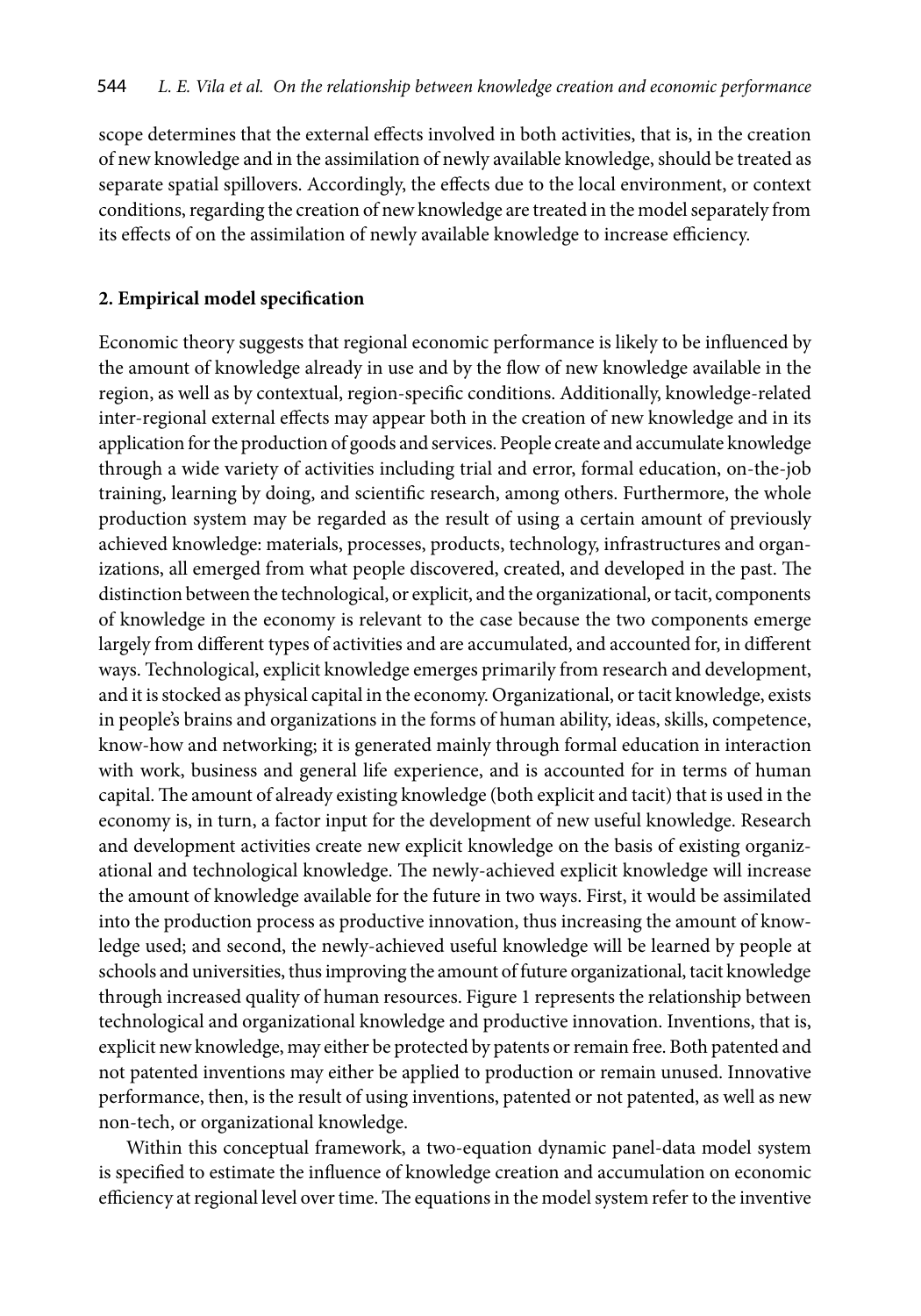

Fig. 1. Structure of inventions, innovations and patents

process and the innovative process respectively. The processes of invention and innovation occur in time and space; consequently, the empirical model shall consider, along with the factor inputs involved, what were the initial conditions (fixed effects) and past evolution (lagged dependent variables) of inventive and innovative performance, and also allow for external effects (spillover terms) for invention and innovation processes. The first equation states a dynamic relationship for the production of new explicit knowledge created in region *i* at time *t* ( $N_{i,t}$ ). Assuming that in time the level of explicit knowledge creation in the region depends on its own past values,  $N_{i,t-1}$ , the factor inputs for the local creation of new tech-knowledge are the effort explicitly devoted to generate it ( $R_{i,t}$ ) and the amount of knowledge already used in the region. As pointed out, knowledge in use resides in people and organizations as tacit, organizational knowledge,  $H_{i,t}$ , and in capital stock, as formerly achieved tech-knowledge,  $T_{i,t}$ . Regional heterogeneity in the generation of novel explicit knowledge is accounted for through the inclusion of fixed regional effects term  $(\theta_i)$  as the capacities of territories to generate new explicit knowledge depend on their level of development and other territory-specific conditions, such as the institutional framework, that evolve slowly enough to be treated as time-invariant. The possibility of external inter-regional effects in the creation of new technological knowledge is allowed by including an additional regressor  $(Z_{i,t})$  representing spatial diffusion of the explicit knowledge generated in other regions. The tech-knowledge production equation is written as:

$$
N_{i,t} = \beta_1 N_{i,t-1} + \beta_2 R_{i,t} + \beta_3 H_{i,t} + \beta_4 T_{i,t} + \beta_5 Z_{i,t} + \theta_i + \xi_{i,t},
$$
\n(1)

where: ξ<sub>*i,t*</sub> stands for a region-specific and time-specific error term for inventive performance.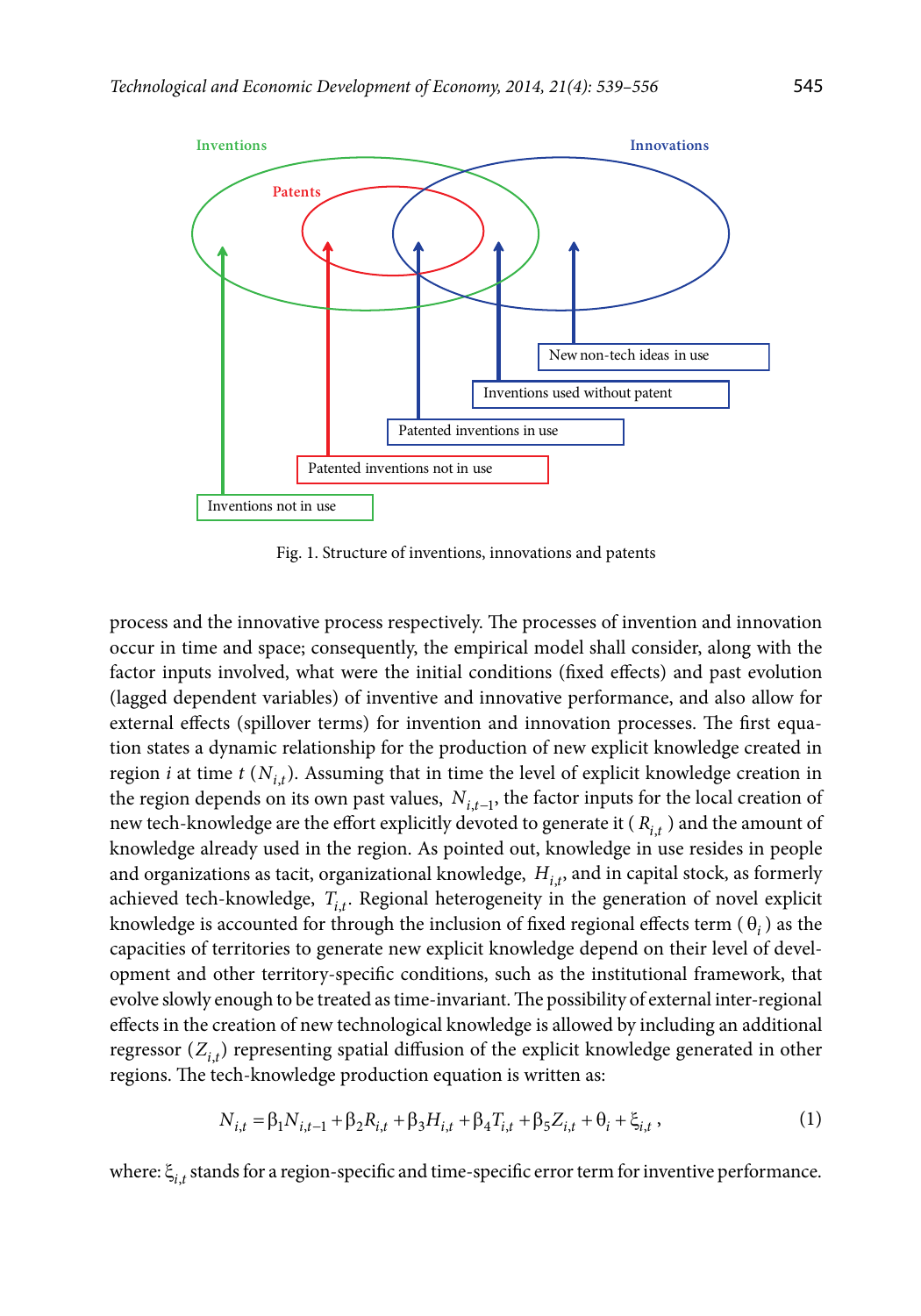The second dynamic equation in the model represents the efficiency in the use of the available resources in region  $i$  at time  $t$ ,  $P_{i,t}$ . Assuming that the regional efficiency path depends on its own past value  $(P_{i,t-1})$ , productivity gains emerge from the flow of newly achieved knowledge that is assimilated productively, both in its form of technological change and in its form of improved human capacities. Consequently, the factor inputs for efficiency at time *t*  are the tech-innovation locally generated in the previous period ( $N_{i,t-1}$ ) and the new organizational knowledge available in the region  $(G<sub>i,t</sub>)$ . Regional heterogeneity in efficiency, that is, in the successful assimilation of newly available knowledge, is accounted for by a term of fixed regional effects  $(\varphi_i)$  that represent territory-specific structural conditions and context variables with an influence on the path of knowledge assimilation shaping aggregate productivity. The possibility of external inter-regional effects regarding knowledge assimilation is allowed by an additional term  $(X_i)$  expressing the effects of efficiency gains in neighbor regions on local productivity. The equation for productivity is written as:

$$
P_{i,t} = \gamma_1 P_{i,t-1} + \gamma_2 N_{i,t-1} + \gamma_3 G_{i,t} + \gamma_4 X_{i,t} + \varphi_i + \varepsilon_{i,t},
$$
\n(2)

where: ε<sub>*i,t*</sub> stands for a region-specific and time-specific error term for productivity gains.

From an econometric viewpoint, Eqs (1) and (2) can be estimated separately and as a dynamic recursive system. The two-equation system defined by Eqs (1) and (2) considered together displays some key features that are relevant for empirical purposes and will be addressed in the next section when discussing the estimation strategy.

#### **3. Data panel, estimation strategy and results**

The model described in section 2 is applied to a 17-region, 13-year panel data set to study the influence of knowledge creation and accumulation on economic efficiency at regional level in Spain over the 1989–2001 period. Regional creation of knowledge ( $N_{i,t}$ ) is measured by the number of granted patents per worker in region *i* at time *t*. The number of patents proxies for the amount of new knowledge locally created by the research process, although it does not provide a complete count of regional technological innovation, as represented in Figure 1. The assimilation of knowledge  $(P_{i,t})$  is measured as MFP in the region representing overall efficiency in the use of the available resources. For empirical purposes it is defined as the fraction of economic growth that remains unexplained by the increases in capital stock and in the number of workers, so MFP has been calculated from Solow's residual within a sourcesof-growth accounting framework with capital stock and labor as factor inputs. The resources allocated to research and development activities per worker  $(R_{i,t})$  proxies the local effort explicitly devoted to creation of new tech-knowledge in the region. The proportion of workers with post-compulsory education and the ratio capital per worker comprise respectively the amount of tacit ( $H_{i,t}$ ) and explicit knowledge ( $T_{i,t}$ ) already used in the region. New organizational knowledge in the region  $(G<sub>it</sub>)$  is measured as the increase in the proportion of higher education graduates among the workforce as a proxy for the improvement in aggregate local labor quality. Increases in the share of higher education graduates among the labor force proxy for the amount of newly achieved knowledge learned at universities, and that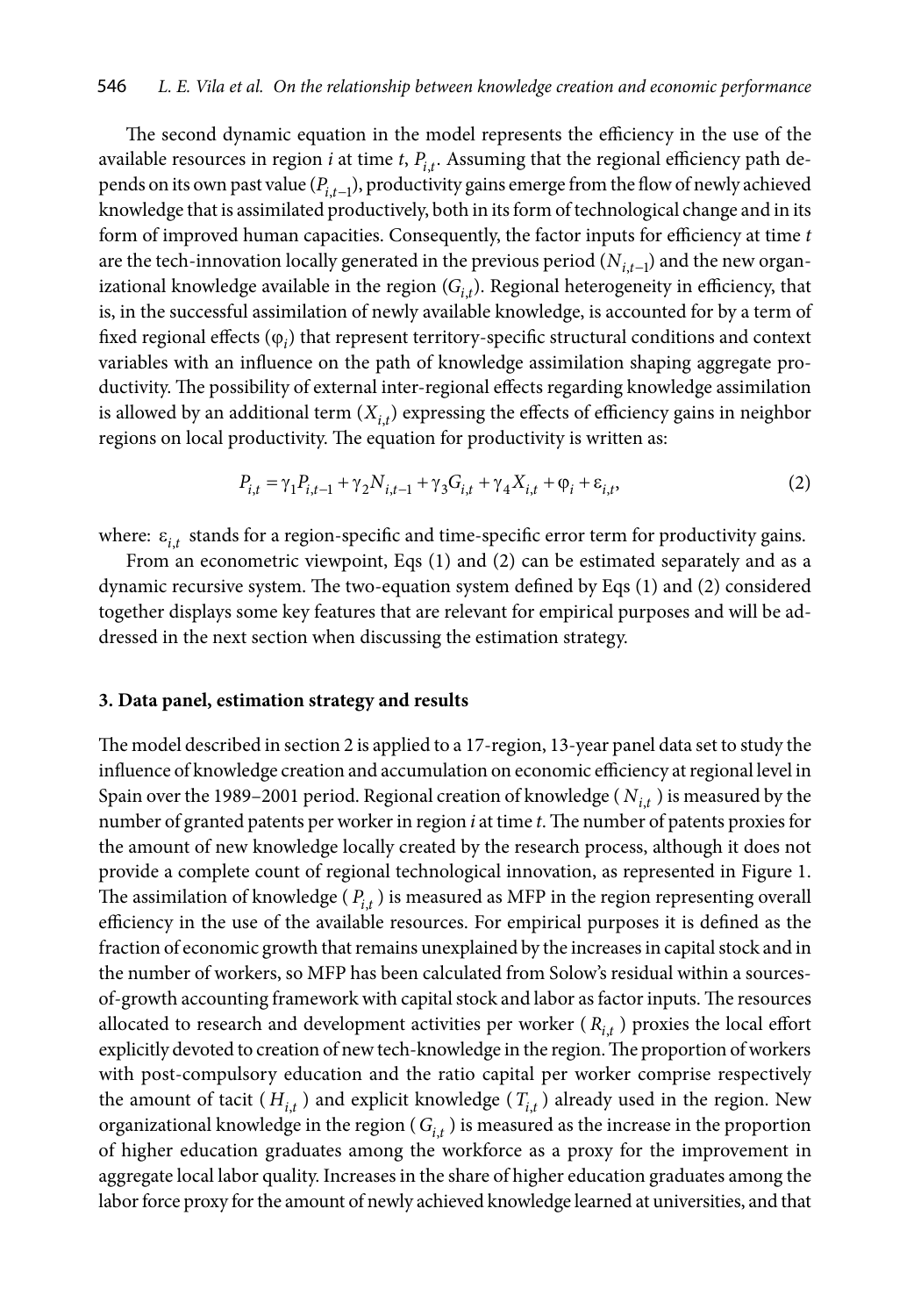fresh graduates brought into production every year as they replace retiring workers with lower education levels. The external effects in the production of explicit knowledge  $(Z_{i,t})$  and in the assimilation of newly available knowledge  $(X_{i,t})$  are built to capture geographical spillovers in the corresponding process. The first one is calculated by weighting a distance matrix among regions with the regional creation of explicit knowledge measured by patents; the second one is obtained by weighting a distance matrix among regions with regional knowledge assimilation as measured by MFP. Details on the definition, measurement, calculation and data sources for the variables included the model are summarized in Table 1.

| Variable              | Measurement and data sources                                                                                                                                                                             |  |  |  |  |  |
|-----------------------|----------------------------------------------------------------------------------------------------------------------------------------------------------------------------------------------------------|--|--|--|--|--|
| $N_{i,t}$             | Regional technological innovation. Number of patent applications per worker for<br>each region and year.                                                                                                 |  |  |  |  |  |
|                       | Source: New Cronos Eurostat data base, Spanish Regional Accounts (INE)<br>and Hispalink.                                                                                                                 |  |  |  |  |  |
| $R_{i,t}$             | R&D expenditure per worker for each region and year.<br>Source: INE and own computations.                                                                                                                |  |  |  |  |  |
| $H_{i,t}$             | Human capital. Percentage of workers who completed any post-compulsory<br>education level.<br>Source: IVIE.                                                                                              |  |  |  |  |  |
| $T_{i,t}$             | Capital stock per worker for each region and year.<br>Source: IVIE.                                                                                                                                      |  |  |  |  |  |
| $P_{i,t}$             | Efficiency. Multi-Factor Productivity (Solow's residual) for each region and year.<br>Source: INE, IVIE, Hispalink and own computations.                                                                 |  |  |  |  |  |
| $G_{i,t}$             | New organizational knowledge available in the region. Increase in the proportion<br>of higher education graduates in the workforce worker for each region and year.<br>Source: IVE and own computations. |  |  |  |  |  |
| W                     | Spatial matrix of regional contiguity. Weight matrix.*<br>Source: own computations.                                                                                                                      |  |  |  |  |  |
| $Z_{i,t} = W N_{i,t}$ | Spatial diffusion of technological innovation.<br>Source: own computations with weight matrix.                                                                                                           |  |  |  |  |  |
| $X_{i,t} = WP_{i,t}$  | Spatial diffusion of productivity. External inter-regional effects.<br>Source: own computations with weight matrix.                                                                                      |  |  |  |  |  |

Table 1. Variables, measurement and data sources

INE: Spanish Statistical Institute ([www.ine.es\)](http://www.ine.es); Hispalink ([www.hispalink.org\)](http://www.hispalink.org);

IVIE: Instituto Valenciano de investigaciones económicas [\(www.ivie.es\)](http://www.ivie.es).

\* Spanish island regions have been treated as contiguous to those regions with ports in the corresponding sea basin. Accordingly, Balearic Islands were considered contiguous to Catalonia, Valencia Region, Murcia and Andalusia, while Canary Islands were treated as contiguous only to Andalusia.

The two-equation dynamic panel-data model system specified to describe the processes of knowledge creation and knowledge assimilation at regional level displays some interesting features regarding estimation. First, the equations are not independent from each other since the dependent variable in Eq. (1) enters as a lagged regressor in Eq. (2). Second, the dependent variable in Eq. (1) is the number of patents per worker, so it is by nature non-negative. Third, both equations are dynamic in the sense that each one has a lagged value of its own dependent variable as a right-hand side regressor, so both ordinary least squares (OLS) and least square dummy variables (LSDV) estimates of the fixed effects equations would be biased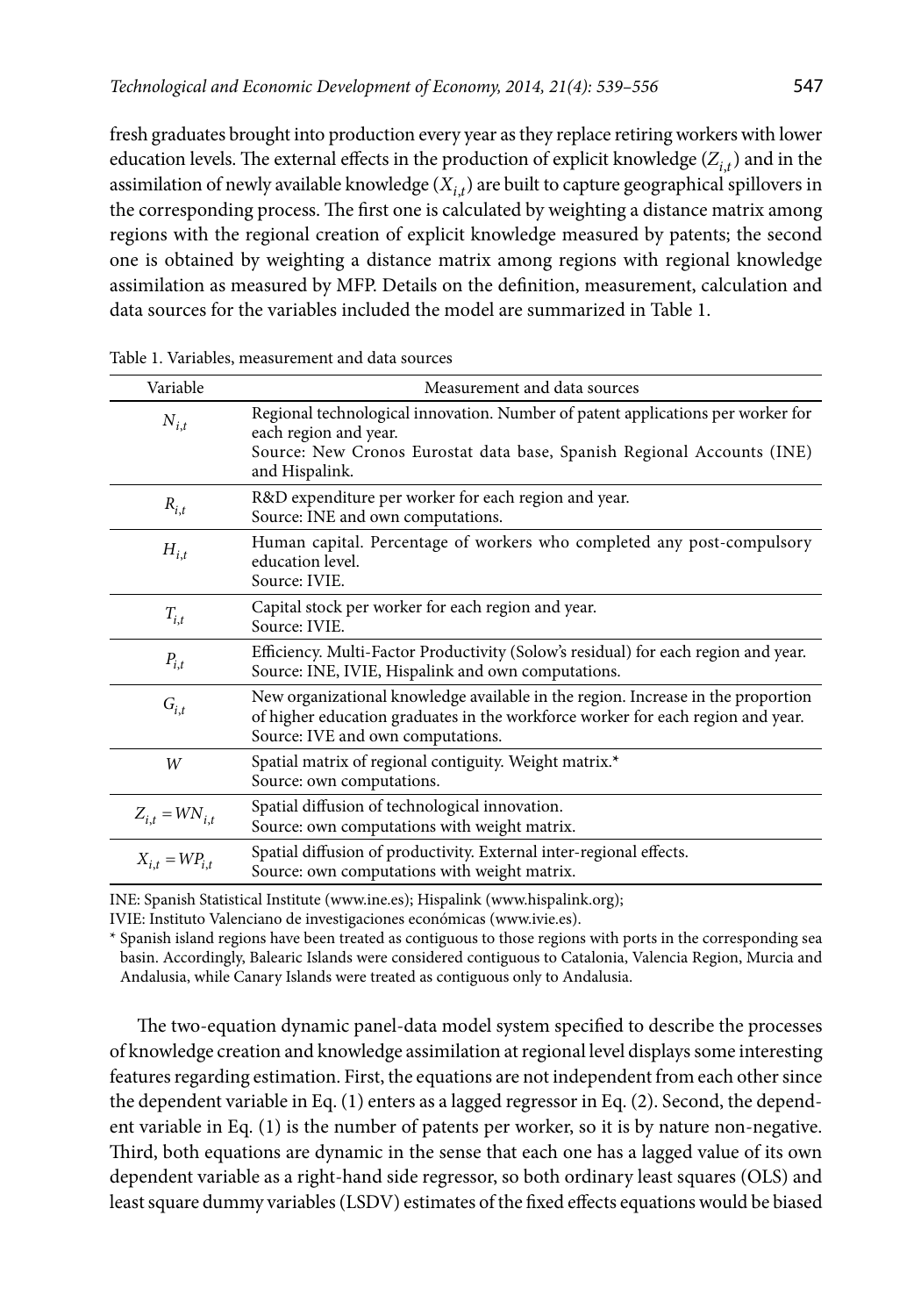and inconsistent because of the correlation between the lagged value and the corresponding first order auto-correlated error term. The first concern, non-independence, is relatively easy to address since the model may be solved recursively. Taking advantage of the non-negative character of innovation, maximum likelihood (ML) asymptotically efficient estimation of a censored normal model (Tobit) for Eq. (1) can be carried out, and, then, the lagged prediction of invention may enter as a pre-determined variable in the estimation of (2). This recursive estimation strategy, however, does not address the correlation between the lagged value of the dependent variable and the error term in Eq. (2). Alternatively, optimal generalized method of moments (GMM) estimators for the whole system may be built up by taking into account all the available moment-restrictions in the definition of the instrument matrices in each case. The details about the design of instruments for the GMM optimal estimation are reported in the Appendix A section.

Consequently, estimation of the model is carried out twice using two different estimation strategies. The first one estimates both equations separately. It uses Tobit estimation for Eq. (1) and LSDV estimation for Eq. (2). The second strategy estimates the two-equation model as a unique system through GMM optimal estimation. The Tobit/LSDV versus GMM estimation results for knowledge creation and assimilation in Spain's regions are shown in Table 2.

Estimation results confirm that all the explanatory variables included in the two-equation model system for knowledge creation and assimilation show statistically significant and robust effects with the predicted signs, irrespectively of the estimation strategy and procedure used. Indeed, due to regional governments are in charge of a great part of the investments in education and R&D in Spain, following reviewers suggestions, alternative specifications focused on the impact of human capital and R&D per worker investments have been analyzed to test the robustness of the estimates by types of regions and no reasons have been found to alter the proposed specification.

Estimation results from Eq. (1), shown in the first and third panels of Table 2, reveal that the creation of new tech-knowledge in a region depends on local factors such the effort devoted to develop it and on the amount of knowledge already existing in the region. Coefficient estimates show that regional inventive performance depends positively on the effort locally devoted to the creation of explicit knowledge, represented by R&D expenditure. Inventive performance depends positively as well on the stock of knowledge that is already used in the region, both as tacit knowledge represented by human capital, and as explicit knowledge expressed by the ratio capital per worker. Inventive performance in a region also benefits from positive external effects from the creation of knowledge in neighbor regions, suggesting that part of the new knowledge locally generated in a region flows to other regions through the interaction of economic agents across borders. Fixed regional effects regarding inventive performance reflect the influence of institutional arrangements and regional innovation systems on the capacity of regions to generate new technological knowledge. Some regions appear as areas where the creation of new tech-knowledge is structurally favored by the environment, while other regions are areas where the environment deters inventive performance. Additionally, the dynamic part of the model reveals that regional innovation depends significantly on its own past values as it was hypothesized in the dynamic part of the model.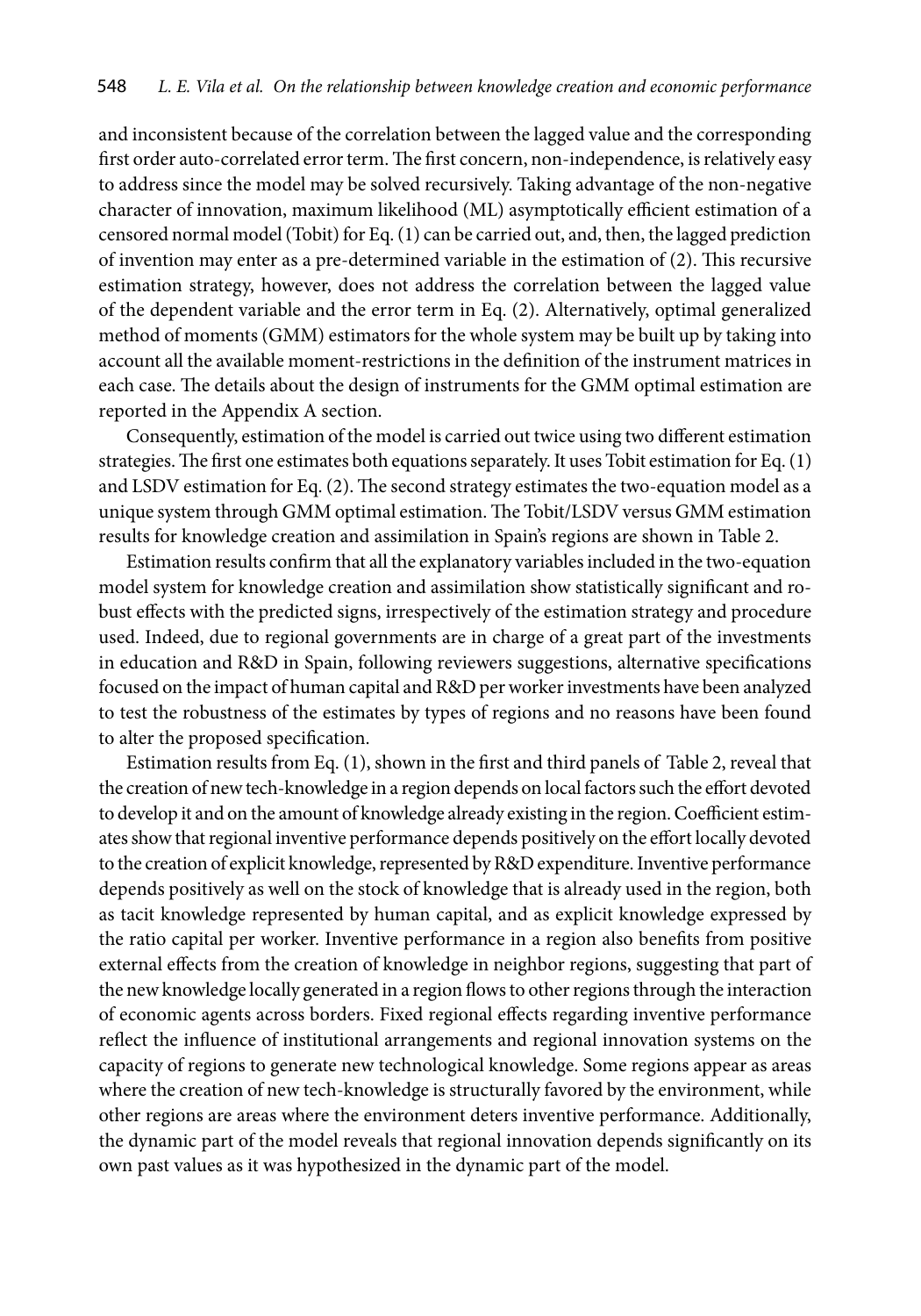|                           | Strategy 1                      |       |                                    |                                | Strategy 2  |       |                                               |       |
|---------------------------|---------------------------------|-------|------------------------------------|--------------------------------|-------------|-------|-----------------------------------------------|-------|
|                           | Eq. (1) TOBIT<br>Eq. $(2)$ LSDV |       |                                    | Eq. $(1)$ GMM<br>Eq. $(2)$ GMM |             |       |                                               |       |
|                           |                                 |       | Coefficient Std. Desv. Coefficient | Std. Desv.                     |             |       | Coefficient Std. Desv. Coefficient Std. Desv. |       |
| Creation $(t-1)$          | $0.265***$                      | 0.055 |                                    |                                | $0.239***$  | 0.050 |                                               |       |
| R&D per worker            | $0.090***$                      | 0.019 |                                    |                                | $0.086***$  | 0.018 |                                               |       |
| Human Capital             | $0.287***$                      | 0.087 |                                    |                                | $0.298***$  | 0.081 |                                               |       |
| Capital per worker        | $0.214***$                      | 0.070 |                                    |                                | $0.249***$  | 0.064 |                                               |       |
| <b>Creation Spillover</b> | $0.008**$                       | 0.004 |                                    |                                | $0.009**$   | 0.004 |                                               |       |
|                           |                                 |       |                                    |                                |             |       |                                               |       |
| Assimilation (t-1)        |                                 |       | $0.679***$                         | 0.044                          |             |       | $0.723***$                                    | 0.045 |
| Creation $(t-1)$          |                                 |       | $2.709***$                         | 0.514                          |             |       | $3.940***$                                    | 0.651 |
| <b>Increase HEG</b>       |                                 |       | $5.087***$                         | 1.547                          |             |       | $5.236***$                                    | 1.483 |
| Assimilation<br>Spillover |                                 |       | $0.168***$                         | 0.030                          |             |       | $0.152***$                                    | 0.029 |
|                           |                                 |       |                                    |                                |             |       |                                               |       |
| Andalusia                 | $-0.037***$                     | 0.007 | $0.328***$                         | 0.095                          | $-0.040***$ | 0.007 | $0.238**$                                     | 0.094 |
| Aragon                    | $-0.024***$                     | 0.008 | $-0.317***$                        | 0.073                          | $-0.025***$ | 0.008 | $-0.390***$                                   | 0.073 |
| Asturias                  | $-0.050***$                     | 0.009 | $-0.285***$                        | 0.066                          | $-0.054***$ | 0.009 | $-0.328***$                                   | 0.065 |
| <b>Balearic Islands</b>   | $-0.035***$                     | 0.011 | $-0.296***$                        | 0.077                          | $-0.039***$ | 0.011 | $-0.304***$                                   | 0.074 |
| Castile and Leon          | $-0.032***$                     | 0.008 | $-0.219***$                        | 0.072                          | $-0.053***$ | 0.010 | $-0.237***$                                   | 0.069 |
| Castile La Mancha         | $-0.052***$                     | 0.010 | $-0.230***$                        | 0.066                          | $-0.044***$ | 0.008 | $-0.241***$                                   | 0.064 |
| Canary Islands            | $-0.048***$                     | 0.011 | $-0.131*$                          | 0.071                          | $-0.035***$ | 0.008 | $-0.149**$                                    | 0.068 |
| Cantabria                 | $-0.042***$                     | 0.008 | $-0.075$                           | 0.069                          | $-0.055***$ | 0.009 | $-0.109*$                                     | 0.066 |
| Catalonia                 | 0.000                           | 0.007 | $0.262**$                          | 0.119                          | 0.001       | 0.008 | 0.040                                         | 0.134 |
| Valencia Region           | $-0.020***$                     | 0.007 | 0.044                              | 0.081                          | $-0.022***$ | 0.008 | $-0.056$                                      | 0.084 |
| Estremadura               | $-0.042***$                     | 0.009 | $-0.203***$                        | 0.067                          | $-0.046***$ | 0.009 | $-0.215***$                                   | 0.064 |
| Galicia                   | $-0.034***$                     | 0.006 | 0.000                              | 0.067                          | $-0.037***$ | 0.007 | $-0.032$                                      | 0.065 |
| Madrid                    | $-0.070***$                     | 0.011 | $0.372***$                         | 0.108                          | $-0.069***$ | 0.011 | $0.219*$                                      | 0.114 |
| Murcia                    | $-0.041***$                     | 0.009 | $-0.207***$                        | 0.068                          | $-0.044***$ | 0.009 | $-0.227***$                                   | 0.065 |
| Navarre                   | $-0.009$                        | 0.007 | $-0.338***$                        | 0.072                          | $-0.007$    | 0.007 | $-0.422***$                                   | 0.074 |
| The Basque<br>Country     | $-0.040***$                     | 0.008 | $-0.223***$                        | 0.074                          | $-0.039***$ | 0.009 | $-0.340***$                                   | 0.080 |
| Rioja, La                 | $-0.033***$                     | 0.008 | $-0.248***$                        | 0.064                          | $-0.036***$ | 0.008 | $-0.273***$                                   | 0.062 |
|                           |                                 |       |                                    |                                |             |       |                                               |       |
| Residual sum              | 2.93E-08                        |       | $5.41E+12$                         |                                | 1.58E-08    |       | $5.27E+12$                                    |       |
| square                    |                                 |       |                                    |                                |             |       |                                               |       |
| Variance                  | 1.11E-09                        |       | $5.32E+11$                         |                                | 1.11E-09    |       | $5.32E+11$                                    |       |
| dependent                 |                                 |       |                                    |                                |             |       |                                               |       |
| Mean dependent            | 3.79E-05                        |       | 7.45E+05                           |                                | 3.79E-05    |       | 7.45E+05                                      |       |
| R <sup>2</sup>            | 0.871                           |       | 0.946                              |                                | 0.930       |       | 0.947                                         |       |
| Adjusted $\mathbb{R}^2$   | 0.856                           |       | 0.922                              |                                | 0.907       |       | 0.924                                         |       |
| Observations              | 204                             |       | 187                                |                                | 204         |       | 187                                           |       |

Table 2. Estimation results for Creation of knowledge (Eq. (1)) and Assimilation of knowledge (Eq. (2))

*Note*: \*, \*\*, and \*\*\* denote significance level at 10%, 5% and 1% respectively.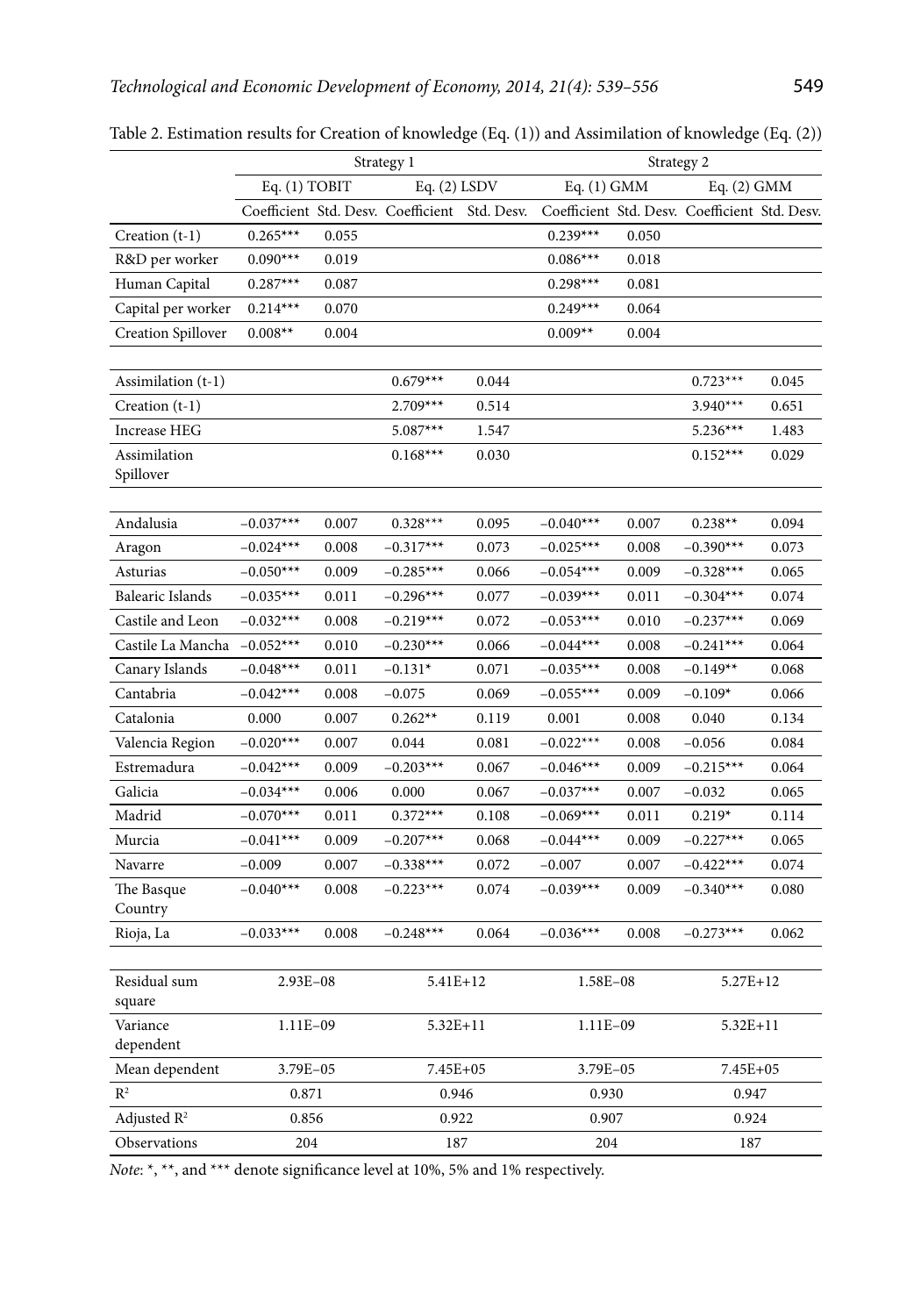Coefficient estimates from Eq. (2), displayed in the second and fourth panels of Table 2, show that regional efficiency gains emerge from productive innovation, that is, from the assimilation of new knowledge both of technological and of organizational nature. Interpretation of results is straightforward: regional efficiency depends positively on lagged regional inventive performance and on the improvement in local labor quality representing current organizational innovation. Efficiency in a region benefits from positive external effects from efficiency gains achieved in neighbor regions, pointing out that there is positive knowledge spillovers in the assimilation of knowledge successfully used in other regions where efficiency gains have taken place. Fixed effects terms relate to the propensity of regions to assimilate new knowledge productively, suggesting that elements such as specialization, level of development, demographic composition, etc. may foster or limit the impacts on productivity derived from the effective use of newly-achieved knowledge. Additionally, the dynamic part term shows that regional efficiency depends significantly on its own past values as hypothesized.

Generally speaking, GMM optimal estimation of both equations in the system model does not alter the fundamental results since coefficient estimates are close to those obtained using the initial Tobit-LSDV strategy. Nonetheless, GMM estimation yields improved goodness-of-fit measures for both equations, as shown by residual sum of squares and adjusted determination coefficients. Additionally, there is some evidence of systematic reductions in the standard errors of GMM coefficient estimates in the equation representing knowledge assimilation, reflected by larger values for the corresponding z-statistics. This is explained because the Tobit-LSDV estimation strategy includes instruments for innovation but not for the lagged dependent variable, which remains correlated with the error term. Consequently, an additional finding of our analysis is that GMM estimation of the whole system appears to be statistically more efficient that the initial Tobit-LSDV recursive estimation strategy.

#### **Conclusions**

The analysis conducted in this paper highlights the relevance of local knowledge creation and assimilation in explaining differences in growth rates among Spanish regions over time. During the 1989–2001 period, economic growth at national level was relatively high and persistent, fostered by remarkable increases both in the size and in the average educational attainment of the labor force. However, its territorial distribution within the country was far from homogenous, leading to increasing disparities in wellbeing at regional level. Regional disparities in R&D and in the supply of educated labor, which translate into inequalities in the amount of available explicit-technological and tacit-organizational knowledge among regions, help to explain regional disparities in the creation of new knowledge, which, in turn, are at the root of divergent economic growth patterns among Spanish regions. The strategy proposed to estimate the two-equation system brings new insight on the topic by separating the process of knowledge creation from that of knowledge assimilation, on the one hand, and by highlighting the distinction between explicit knowledge and tacit knowledge on both processes, on the other hand. The general results are in the line of those found in previous literature on innovation and growth at regional level (i.e. local inventory performance depends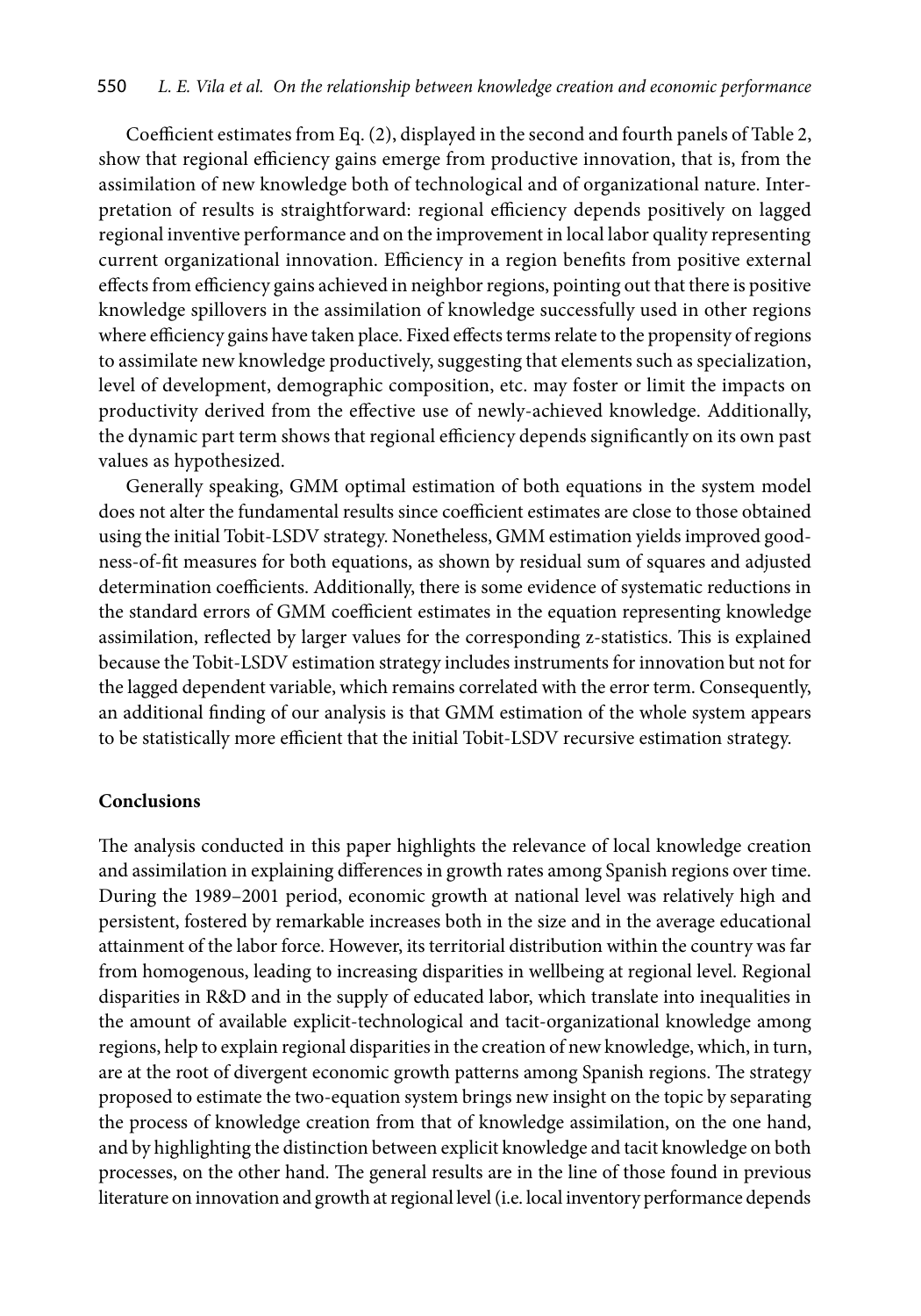on local and external factors, while economic growth depends on local innovation and on external innovation) and provide new evidence on how education and research investments foster regional economic growth.

Efficiency gains at regional level appear as a result of the assimilation of newly available knowledge in the region, both in its technological, explicit form (lagged patents) and in its organizational, tacit form (increased labor quality) although local context conditions (fixed regional effects on assimilation) do matter, as does efficiency of neighbor regions (positive assimilation spillover). The creation of technological knowledge, in turn, is the result of applying local R&D effort over the stock of explicit and tacit knowledge already used in the region. Local conditions are relevant to explain local knowledge creation (fixed regional effect on invention) along with inventive performance of neighbor regions (positive spillover for the creation of explicit knowledge). Therefore, regional advances in efficiency would require additional advances in the creation of explicit knowledge, which in turn depends on local R&D effort and on the accumulation of both technological and organizational knowledge, and on improved higher education of the labor force in the region as higher education is the primary source of new organizational knowledge. Those regions that do not generate new knowledge, both tacit and explicit, rapidly enough are at risk of being left behind in the process of economic development. Other things being equal, the lack of a sufficient supply of highly educated workers in some regions may operate as a barrier both to technological innovation and to the creation of new organizational knowledge, thus limiting the possibilities for growth and development.

The main practical implications are that regional policies must be initially addressed to improve the educational level of the labor force as a mean to promote the collaboration between science and industry in the creation of new useful knowledge that can be more easily and more rapidly applied to local production. The analysis highlights the need for local public support for basic scientific research as well as for higher education to increase, respectively, the flows of new technological and of new organizational knowledge endogenously generated in the region in order to improve regional economic performance. Territories do differ in their ability to adapt to new economic conditions depending on the allocated efficiency of their economic agents; therefore, educational and research policies and managerial practice explicitly oriented to the creation and assimilation of new knowledge at regional level appear as key instruments to ease the economic transitions and to develop local innovation systems not only directly, but also indirectly through the spatial diffusion of their effects, so less developed regions may be in position to share the benefits from the new knowledge already generated and already assimilated productively by other regions.

### **Acknowledgements**

We wish to thank six reviewers for their valuable suggestions and comments. The piece of research reported in this paper has been sponsored by the Spanish MICINN through the project CSO2009-11246.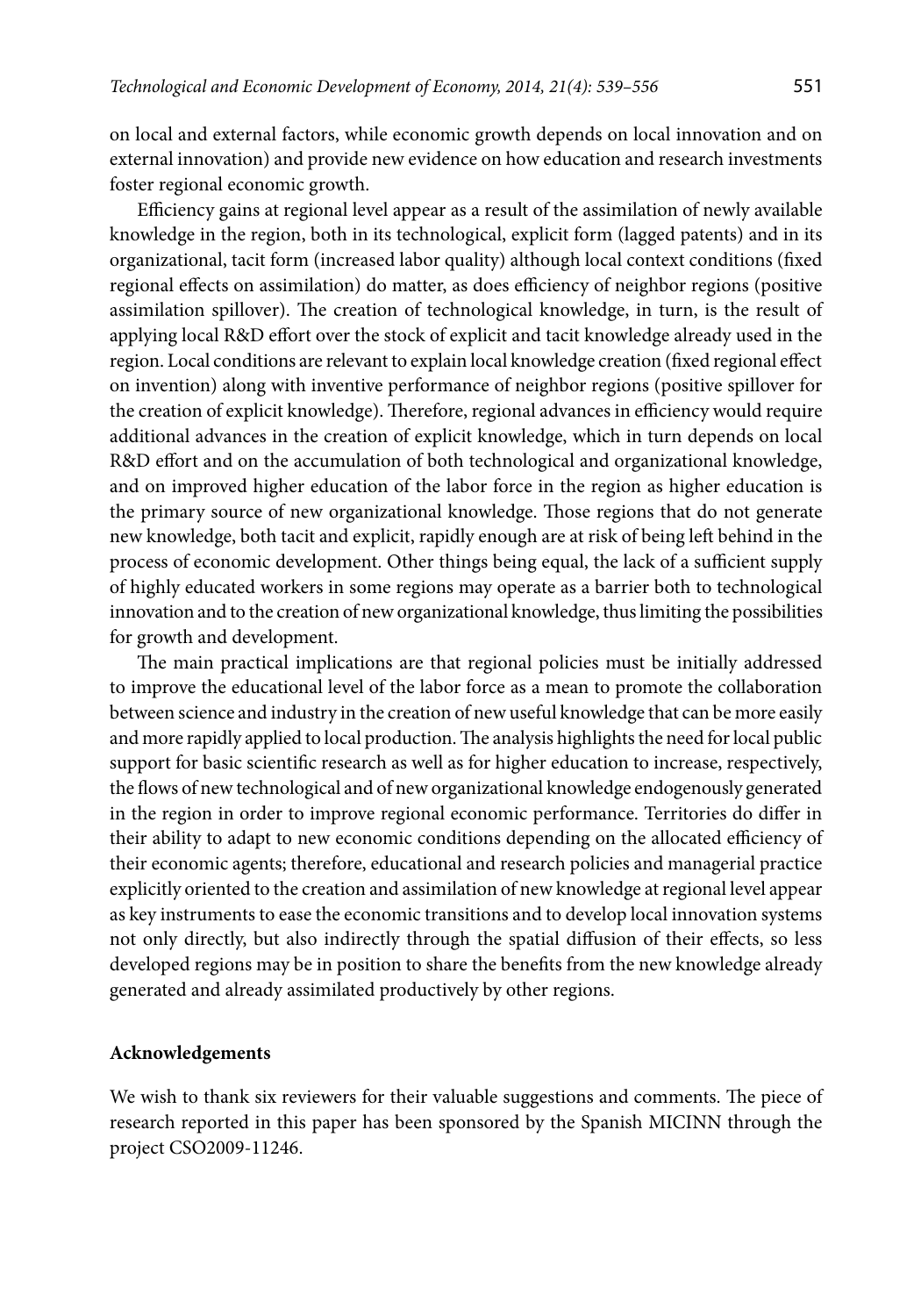#### **References**

- Acs, Z. J.; Audretsch, D. B.; Braunerhjelm, P.; Carlsson, B. 2012. Growth and entrepreneurship, *Small Business Economics* 39(2): 289–300. <http://dx.doi.org/10.1007/s11187-010-9307-2>
- Anderson, T.; Hsiao, C. 1981. Estimation of dynamic models with error component, *Journal of the American Statistical Association* 76(375): 598–606.<http://dx.doi.org/10.1080/01621459.1981.10477691>
- Arellano, M.; Bond, S. 1991. Some tests of specification for panel data: Monte Carlo evidence and an application to employment equations, *Review of Economic Studies* 58(2): 277–297. <http://dx.doi.org/10.2307/2297968>
- Autant–Bernard, C.; Fadairo, M.; Massard, N. 2013. Knowledge diffusion and innovation policies within the European regions: challenges based on recent empirical evidence, *[Research Policy](http://www.sciencedirect.com/science/journal/00487333)* 42(1): 196–210. <http://dx.doi.org/10.1016/j.respol.2012.07.009>
- Balgati, B. H. 1995. *Econometric analysis of panel data.* New York: Wiley. 257 p.
- Beggs, J. J.; Nerlove, M. 1988. Biases in dynamic models with fixed effects, *Economics Letters* 26(1): 29–31. [http://dx.doi.org/10.1016/0165-1765\(88\)90046-8](http://dx.doi.org/10.1016/0165-1765(88)90046-8)
- Bilbao-Osorio, B.; Rodríguez-Pose, A. 2004. From R&D to innovation and economic growth in the EU, *Growth and Change* 35(4): 434–455.<http://dx.doi.org/10.1111/j.1468-2257.2004.00256.x>
- Ezcurra, R.; Iraizoz, B.; Pascual, P. 2009. Total factor productivity, efficiency, and technological change in the European regions: a nonparametric approach, *Environment and Planning A* 41(5): 1152–1170. <http://dx.doi.org/10.1068/a40362>
- Fomin, V. V.; Medeišis, A.; Vitkutė–Adžgauskienė, D. 2012. In search of sustainable business models for cognitive radio evolution, *Technological and Economic Development of Economy* 18(2): 230–247. <http://dx.doi.org/10.3846/20294913.2012.663415>
- Foray, D. 2004. *The economics of knowledge*. The MIT Press, Palatino. 275 p.
- Foray, D. 2009. Structuring a policy response to a "Grand Challenge", in *Knowledge for Growth. Prospects for Science Technology and Innovation*, European Commission, European Research Area, Luxembourg, 67–76.
- Giorgio Marrano, M.; Haskel, J.; Wallis, G. 2009. What happened to the knowledge economy? ICT, intangible investment, and Britain's productivity record revisited, *Review of Income and Wealth* 55(3): 686–716. <http://dx.doi.org/10.1111/j.1475-4991.2009.00344.x>
- Griliches, Z. 1979. Issues in assessing the contribution of R&D to productivity growth, *Bell Journal of Economics* 10(1): 92–116.<http://dx.doi.org/10.2307/3003321>
- Kim, S. K.; Lee, B. G.; Park, B. S.; Oh, K. S. 2011. The effect of R&D, technology commercialization capabilities and innovation performance, *Technological and Economic Development of Economy* 17(4): 563–578. <http://dx.doi.org/10.3846/20294913.2011.603481>
- Knabb, S. D.; Stoddard, C. 2005. The quality of education, educational institutions, and cross-country differences in human capital accumulation, *Growth and Change* 36(3): 354–373. <http://dx.doi.org/10.1111/j.1468-2257.2005.00281.x>
- Iammarino, S. 2005. An evolutionary integrated view of regional systems of innovation: concepts, measures and historical perspectives, *European Planning Studies* 13(4): 497–519. <http://dx.doi.org/10.1080/09654310500107084>
- Lundvall, B. A. 1992. *National systems of innovation: towards a theory of innovation and interactive learning.* London: Pinter. 342 p.
- Moreno, R.; Paci, R.; Usai, S. 2005. Spatial spillovers and innovation activity in European regions, *Environment and Planning A* 37(10): 1793–1812.<http://dx.doi.org/10.1068/a37341>
- Nickell, S. 1981. Biases in dynamic models with fixed effects, *Econometrica* 49(6): 1417–1426. <http://dx.doi.org/10.2307/1911408>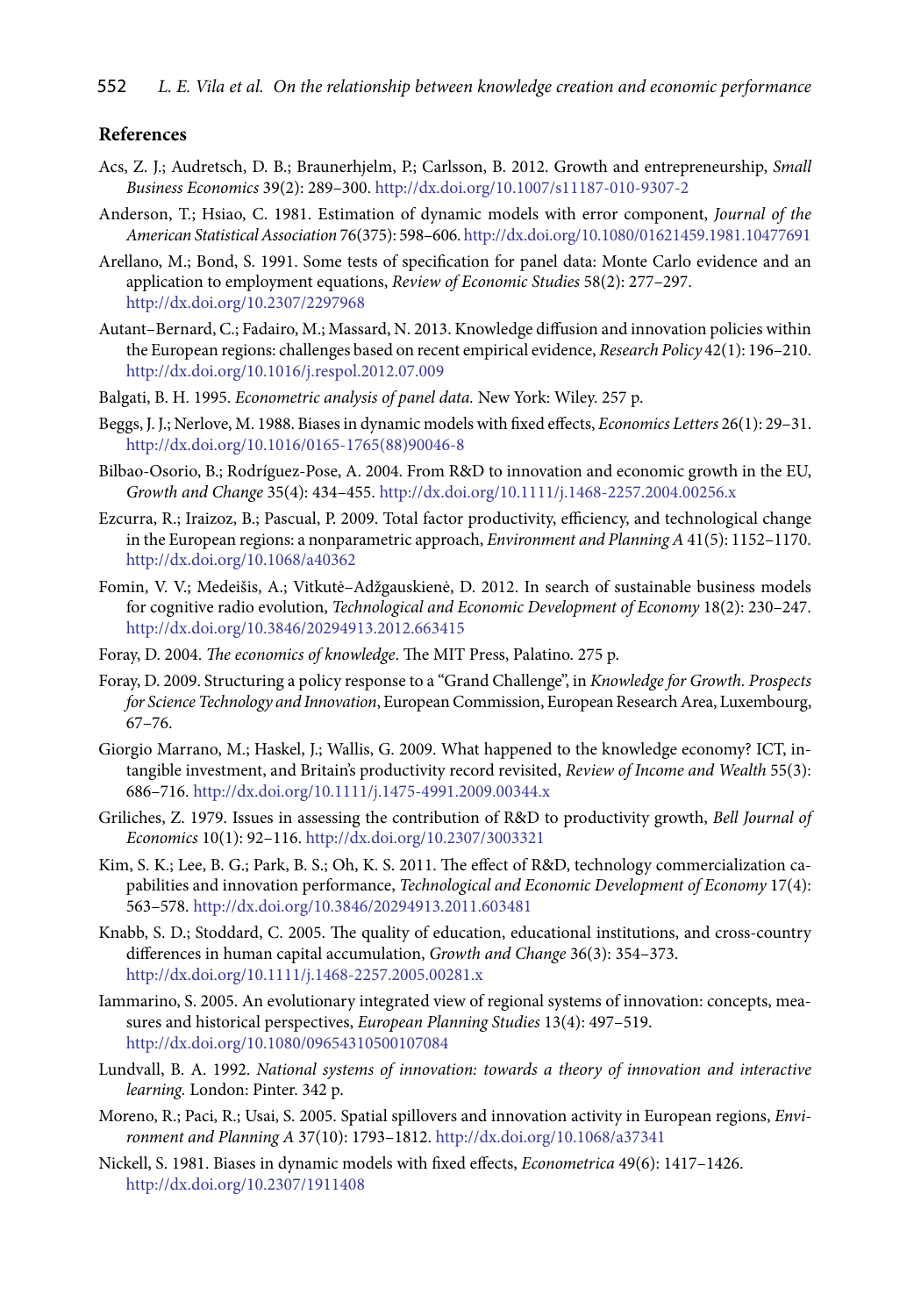- Pakes, A.; Griliches, Z. 1984. Patents and R&D at the firm level: a first look, in R&D, in Z*.* Griliches (Ed.). *Patents and Productivity*. Chicago: University of Chicago Press, 55–72.
- OECD. 2000. *A new economy? The changing role of innovation and information technology in growth*. OECD, Paris.
- Rodriguez-Pose, A.; Crescenzi, R. 2011. Research and development, spillovers, innovation systems, and the genesis of regional growth in Europe, *Regional Studies* 42(1): 51–67. <http://dx.doi.org/10.1080/00343400701654186>
- Romer, P. M. 1986. Increasing returns and long-run growth, *Journal of Political Economy* 94(5): 1002–1007. <http://dx.doi.org/10.1086/261420>
- Romer, P. M. 1990. Endogenous technical change, *Journal of Political Economy* 98(5): 71–102. <http://dx.doi.org/10.1086/261725>
- Salinas Jiménez, M. M. 2003. Efficiency and TFP growth in the Spanish regions: the role of human and public capital, *Growth and Change* 34(2): 157–174. <http://dx.doi.org/10.1111/1468-2257.00212>
- Scarpetta, S.; Bassanini, A.; Pilat, D.; Schreyer, P. 2000. *Economic growth in the OECD area: recent trends at the aggregate and sectorial levels*, OECD Economics Department Working Papers, OECD, Paris.
- Schleicher, A. 2006. *The economics of knowledge: why education is key for Europe's success.* The Lisbon Council, Brussels. 20 p.
- Škare, M. 2011. How important is human capital for growth in reforming economies?, *Technological and Economic Development of Economy* 17(4): 667–687. <http://dx.doi.org/10.3846/20294913.2011.635221>
- Solow, R. M. 1956. A contribution to the theory of economic growth, *The Quarterly Journal of Economics* 70(1): 65–94.<http://dx.doi.org/10.2307/1884513>
- Usai, S. 2008. *The geography of inventive activities in OECD regions,* OECD Science, Technology and Industry Working Papers, 2008/03, OECD Publishing.
- Vila, L. E.; Mora, J. G. 1998. Changing returns to education in Spain during the 1980's, *Economics of Education Review* 17(2): 173–178. [http://dx.doi.org/10.1016/S0272-7757\(97\)00017-4](http://dx.doi.org/10.1016/S0272-7757(97)00017-4)
- Temple, J. 1999. The new growth evidence, *Journal of Economic Literature* 37(1): 112–156. <http://dx.doi.org/10.1257/jel.37.1.112>
- Wong, C.-Y.; Govindaraju, V. G. R. C. 2012. Technology stocks and economic performance of governmentlinked companies: the case of Malaysia, *Technological and Economic Development of Economy* 18(2): 248–261. <http://dx.doi.org/10.3846/20294913.2012.688313>

## **Appendix A**

The two-equation panel-data system model in this paper, as often happens when explaining economic relationships, is dynamic in nature: each equation includes its own dependent variable as a right-hand side lagged regressor. The consequences of this characteristic are (following, for instance, Balgati (1995)) that ordinary least square (OLS) estimators will be seriously biased and inconsistent due to the correlation between the lagged dependent variable and the individual specific effects. Moreover, according to Nickell (1981) and Beggs and Nerlove (1988), least square dummy variables (LSDV) estimates will be also biased and inconsistent for small *T*, although they will be practically unbiased for large *T* with only a bias of order 1/*T* remaining.

A common solution for dealing with dependent variables that are correlated with the error term is to instrument them with suitable instruments correlated with the dependent variable and not correlated with the error term (Anderson, Hsiao 1981). As a generalization of the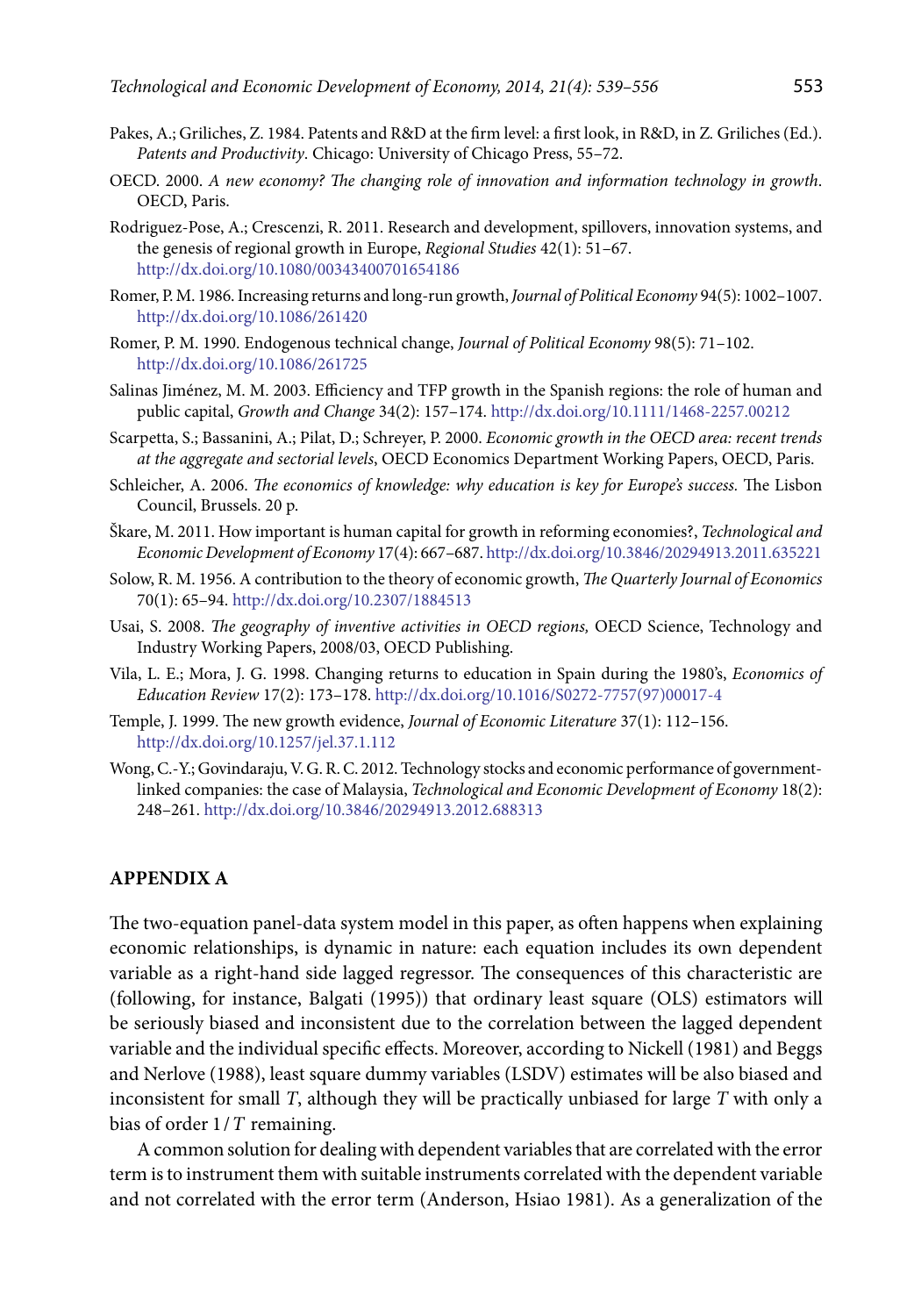instrumental variable method, the Generalized Method of Moments (GMM) was introduced in the panel-data framework by Arellano and Bond (1991). They showed how a more efficient estimator can be obtained when additional instruments based on the orthogonality between lagged values of the dependent variable and errors are used. The selection of the instruments in GMM estimator is based on the information supplied by economic theory and/or on the conditions established over the true moments by the underlying processes. With the proper assumptions, it is possible to construct a GMM estimator that is not only efficient, but also consistent and is asymptotically normally distributed. The GMM estimator is now widely used in the estimation of short dynamic panels.

The optimal instrument matrix for GMM estimation of the fixed effects model with lagged dependent variables as explanatory depends on: a) whether the other explanatory variables in the equations are or not correlated with the fixed effects; and b) whether they are predetermined or strictly exogenous. In the model specified in this paper, *N<sub>it-1</sub>* is a predetermined regressor in Eq. (2), while  $R_{i,t}$ ,  $H_{i,t}$ ,  $T_{i,t}$ ,  $G_{i,t}$ ,  $X_{i,t}$  and  $Z_{i,t}$  enter as exogenous, and they are not likely to be correlated with the fixed regional effects of the corresponding equations. Thus, the system of Eqs (1) and (2) is a particular example of a dynamic panel model where *r* out of the *k* explanatory variables are predetermined, the rest *k–r* variables are strictly exogenous and, besides, all of them are not correlated with the fixed effects,  $\theta_i$ . In particular, equations such as  $(1)$  and  $(2)$  may be generally expressed as  $(A.1)$ :

$$
y_{it} = \alpha y_{i,t-1} + \beta x_{it} + v_{it} \qquad i = 1,...,N; \ t = 1,...,T,
$$
 (A.1)

where:  $x_{it} = \left\{ x_{it}^{(r)}, x_{it}^{(k-r)} \right\}$  is a  $1 \times k$  vector, being  $x_{it}^{(r)} = \left\{ x_{1it}, x_{2it}, ..., x_{rit} \right\}$  the vector of predetermined variables and  $x_{it}^{(k-r)} = \{x_{(r+1)it},...,x_{kit}\}\)$  the vector of exogenous variables;  $\alpha$ is an scalar;  $\beta$  is a  $k \times 1$  vector of parameters; and  $v_{it} = \theta_i + u_{it}$ , with  $\theta_i \sim N(0, \sigma_0^2)$  and  $u_{it} \sim N(0, \sigma_{\xi}^2)$  are independent of each other and among themselves.

Therefore, inspired on Arellano and Bond (1991) and later works, optimal GMM estimates performing generalized least square (GLS) have been obtained in this paper from:

$$
\begin{cases} \hat{\alpha} \\ \hat{\beta} \end{cases} = \left[ X'WV^{-1}W'X \right]^{-1} X'WV^{-1}W'y, \tag{A.2}
$$

being *W* the matrix of instruments defined as  $W = \begin{bmatrix} W_1', W_2', ..., W_N' \end{bmatrix}$ , where  $W_i$  is given by (A.3), *X* by (A.4), *y* by (A.5), and *V* by (A.6):

$$
W_{i} = \begin{bmatrix} W_{i}^{*} & 0 & \cdots & \cdots & 0 \\ 0 & x_{i1}^{(r)}, x_{i2}^{(r)}, x_{i}^{(k-r)} & 0 & \cdots & 0 \\ \vdots & 0 & x_{i3}^{(r)}, x_{i}^{(k-r)} & \cdots & \vdots \\ \vdots & \vdots & 0 & \ddots & 0 \\ 0 & 0 & \cdots & 0 & x_{iT}^{(r)}, x_{i}^{(k-r)} \end{bmatrix},
$$
 (A.3)

where:  $x_i^{(k-r)} = \left\{ x_{i1}^{(k-r)}, x_{i2}^{(k-r)}, ..., x_{iT}^{(k-r)} \right\}$  and  $W_i^*$  is the matrix given by the expression: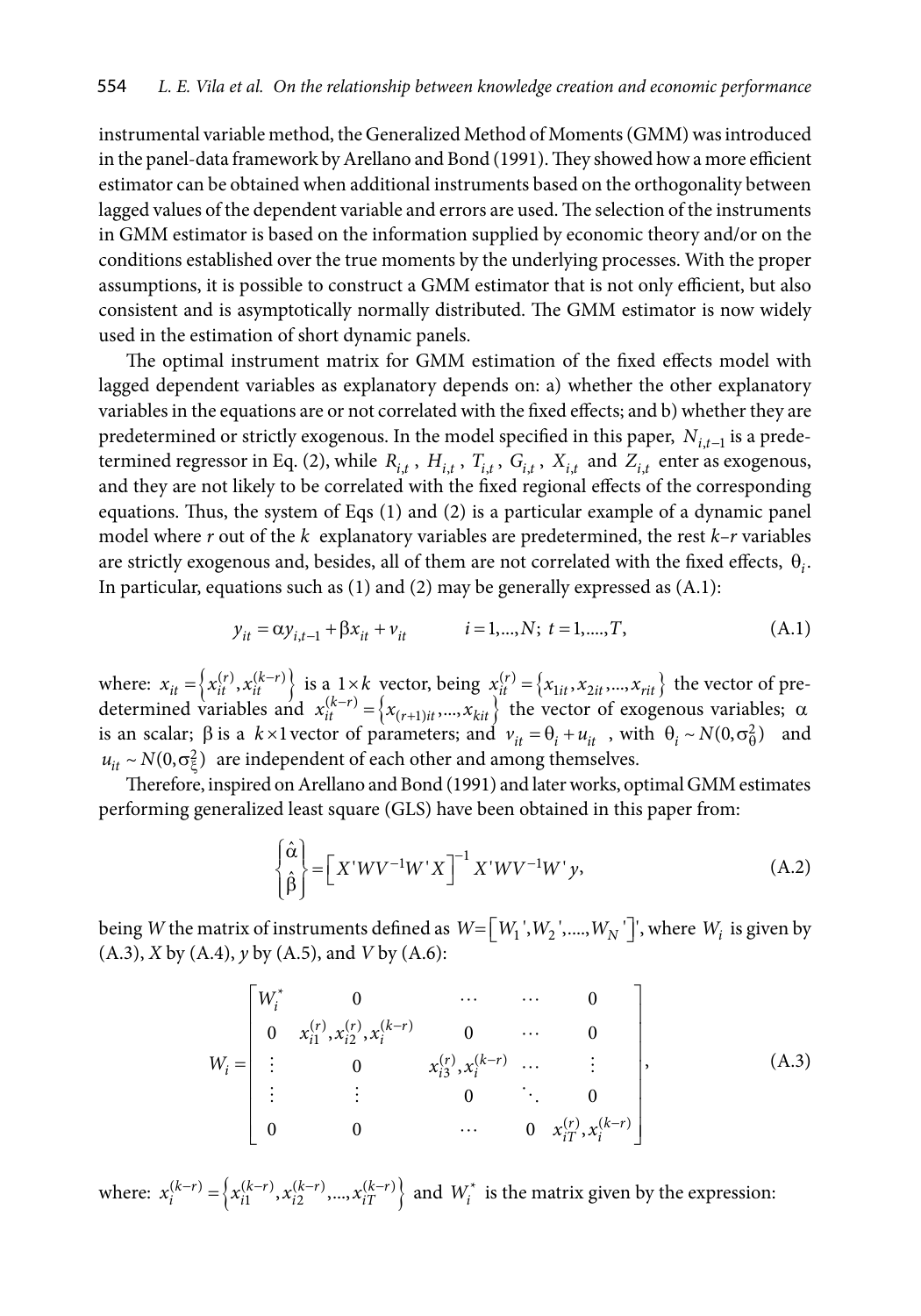$$
W_{i}^{*} = \begin{bmatrix} y_{i1}, x_{i1}^{(r)}, x_{i2}^{(r)}, x_{i}^{(k-r)} & 0 & \cdots & 0 \\ 0 & y_{i1}, y_{i2}, x_{i1}^{(r)}, x_{i2}^{(r)}, x_{i3}^{(k-r)} & \vdots \\ \vdots & 0 & \ddots & 0 \\ 0 & \cdots & 0 & y_{i1}, \cdots, y_{iT-2}, x_{i1}^{(r)}, \cdots, x_{iT-1}^{(r)}, x_{i}^{(k-r)} \end{bmatrix};
$$
  
\n
$$
\begin{bmatrix} \dot{\Lambda}y_{11} & \dot{\Lambda}x_{1} \end{bmatrix}
$$

$$
X = \begin{bmatrix} \Delta y_{1d} & \Delta x_1 \\ \Delta y_{2d} & \Delta x_2 \\ \vdots & \vdots \\ \Delta y_{Nd} & \Delta x_N \end{bmatrix},
$$
 (A.4)

being:

$$
\dot{\Delta}y_{id} = \begin{Bmatrix} \Delta y_{id} \\ \ddot{y}_{id} \end{Bmatrix} \qquad \Delta y_{id} = \begin{Bmatrix} y_{i2} - y_{i1} \\ y_{i3} - y_{i2} \\ \vdots \\ y_{i,T-1} - y_{i,T-2} \end{Bmatrix} \qquad \dot{y}_{id} = \begin{Bmatrix} y_{i2} \\ y_{i3} \\ \vdots \\ y_{i,T-1} \end{Bmatrix};
$$

$$
\dot{\Delta}x_{i} = \begin{bmatrix} \Delta x_{i} \\ \dot{x}_{i} \end{bmatrix} \quad \Delta x_{i} = \begin{bmatrix} \Delta x_{1i} \\ \Delta x_{2i} \\ \vdots \\ \Delta x_{ki} \end{bmatrix} \quad \Delta x_{ji} = \begin{bmatrix} x_{ji3} - x_{ji2} \\ x_{ji4} - x_{ji3} \\ \vdots \\ x_{jiT} - x_{ji,T-1} \end{bmatrix} \quad \dot{x}_{i} = \begin{bmatrix} x_{1i2} & x_{2i2} & \cdots & x_{ki2} \\ x_{1i3} & x_{2i3} & \cdots & x_{ki3} \\ \vdots & \vdots & \ddots & \vdots \\ x_{1iT} & x_{2iT} & \cdots & x_{kiT} \end{bmatrix};
$$

$$
y = \begin{cases} \dot{\Delta}y_1 \\ \dot{\Delta}y_2 \\ \vdots \\ \dot{\Delta}y_N \end{cases}, \tag{A.5}
$$

being:

$$
\Delta y_i = \begin{Bmatrix} \Delta y_i \\ \ddot{y}_i \end{Bmatrix} \qquad \Delta y_{id} = \begin{Bmatrix} y_{i3} - y_{i2} \\ y_{i4} - y_{i3} \\ \vdots \\ y_{i,T} - y_{i,T-1} \end{Bmatrix} \qquad \dot{y}_{id} = \begin{Bmatrix} y_{i2} \\ y_{i3} \\ \vdots \\ y_{i,T} \end{Bmatrix}
$$

and

$$
V = \sum_{i=1}^{N} W_i \begin{bmatrix} \Delta u_i \Delta u_i & 0 \\ 0 & \dot{u}_i \dot{u}_i \end{bmatrix} W_i, \tag{A.6}
$$